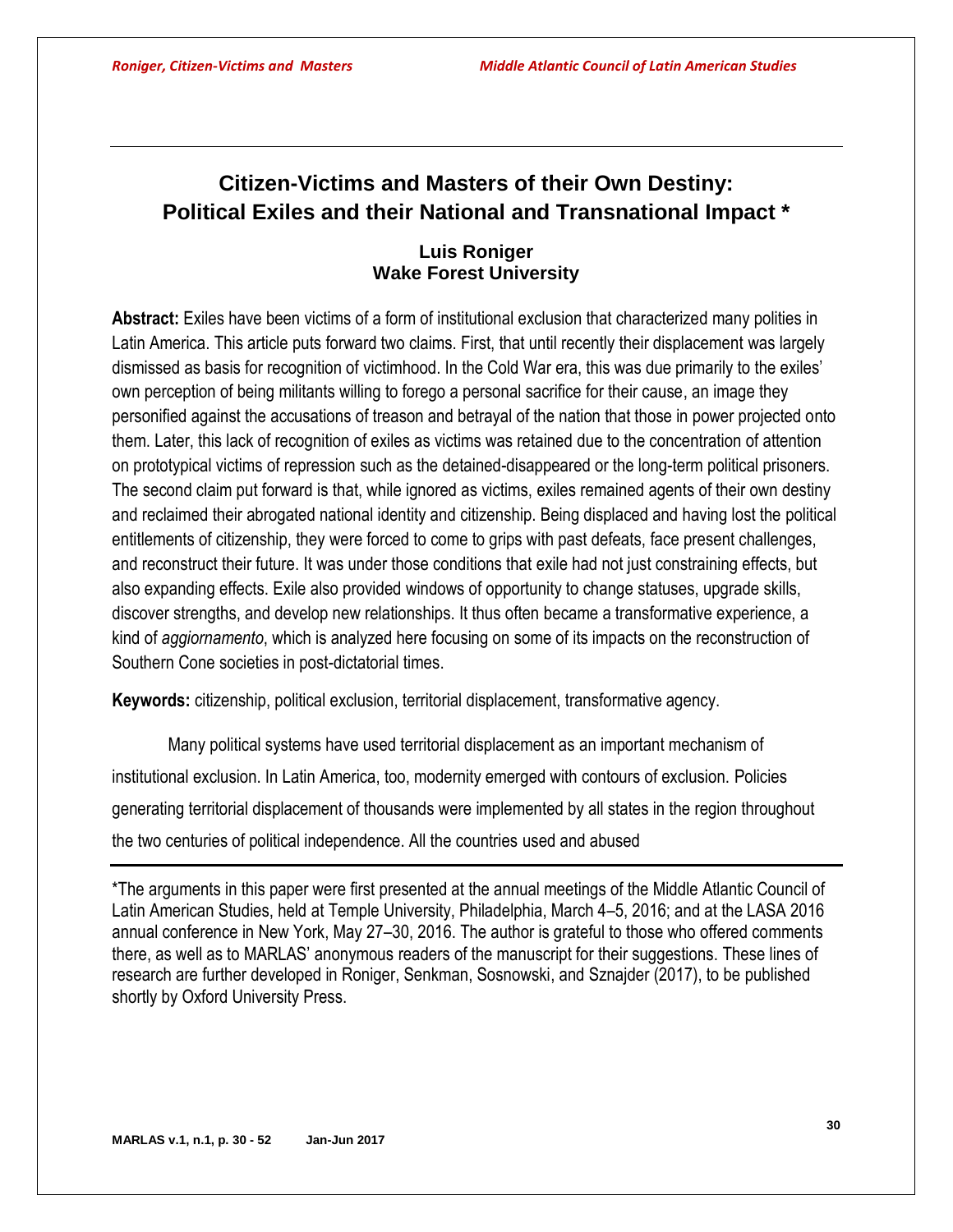exile along with other mechanisms of institutional exclusion imposed on those who were suspected of being on the "wrong side" of the competition for power. Since early independence, exile became one of the main possible sequels of involvement in politics, culture, and public spheres.

Politically or culturally active individuals, willing to retain a critical voice in public affairs, experienced exile, in addition to other individuals serving time in prison or losing life. In the nineteenth century, exile was an elite phenomenon, yet with widening franchise and participation in the twentieth century, exile became a massive phenomenon, affecting the lives of hundreds of thousands of citizens of all social classes who dared to challenge those in power or who, even if not involved directly in the struggle for power, were affected by the increasing violence and political polarization of their home countries.

This article analyzes the macro-sociological significance of exile in Latin America, focusing on some of its impacts on the reconstruction of Southern Cone societies in post-dictatorial times. Analysis starts with a discussion of exile as a mechanism of institutionalized exclusion, stressing how territorial displacement implies the loss of citizenship and affects the recognition of exiles as victims of repressive systems. Next is a review of the challenges that forced displacement has posed to the hyphenated model of the nation-state, followed by a discussion of the dynamics of national commitments and transnational connections developing in exile. The last section provides further hindsight on some of the transformative impacts that returning exiles have had on the reconstruction of public spheres and institutions as these societies democratized.

# **Territorial Displacement, Loss of Citizenship, and the Margins of Victimhood Recognition**

In modern societies, citizenship has crystallized as the core idea that determines political, civil, and social rights and defines people's membership in one or more political communities. As Steven G. Ellis, G. Hálfdanarson, and Ann Katherine Isaacs have indicated, citizenship demarcates groups of individuals who have certain privileges and responsibilities in common; and, at the same time, it is also a source and a result of exclusion. "Citizenship is not open to all and often can only be acquired by obeying elaborate rules and satisfying particular requirements" (2006: xi). But even when formally granted, citizenship cannot ensure an equal implementation of rights, leaving room for the reproduction of unequal forms of participation, partial access to resources and markets, and the existence of all sorts of limited rights and "denizenship," as emphasized among others by Pierre Bourdieu in his theory of power and practice (1990). The partial implementation and enforcement of rights is to be expected since the formal bundle of rights

**MARLAS v.1, n.1, p. 30 - 52 Jan-Jun 2017**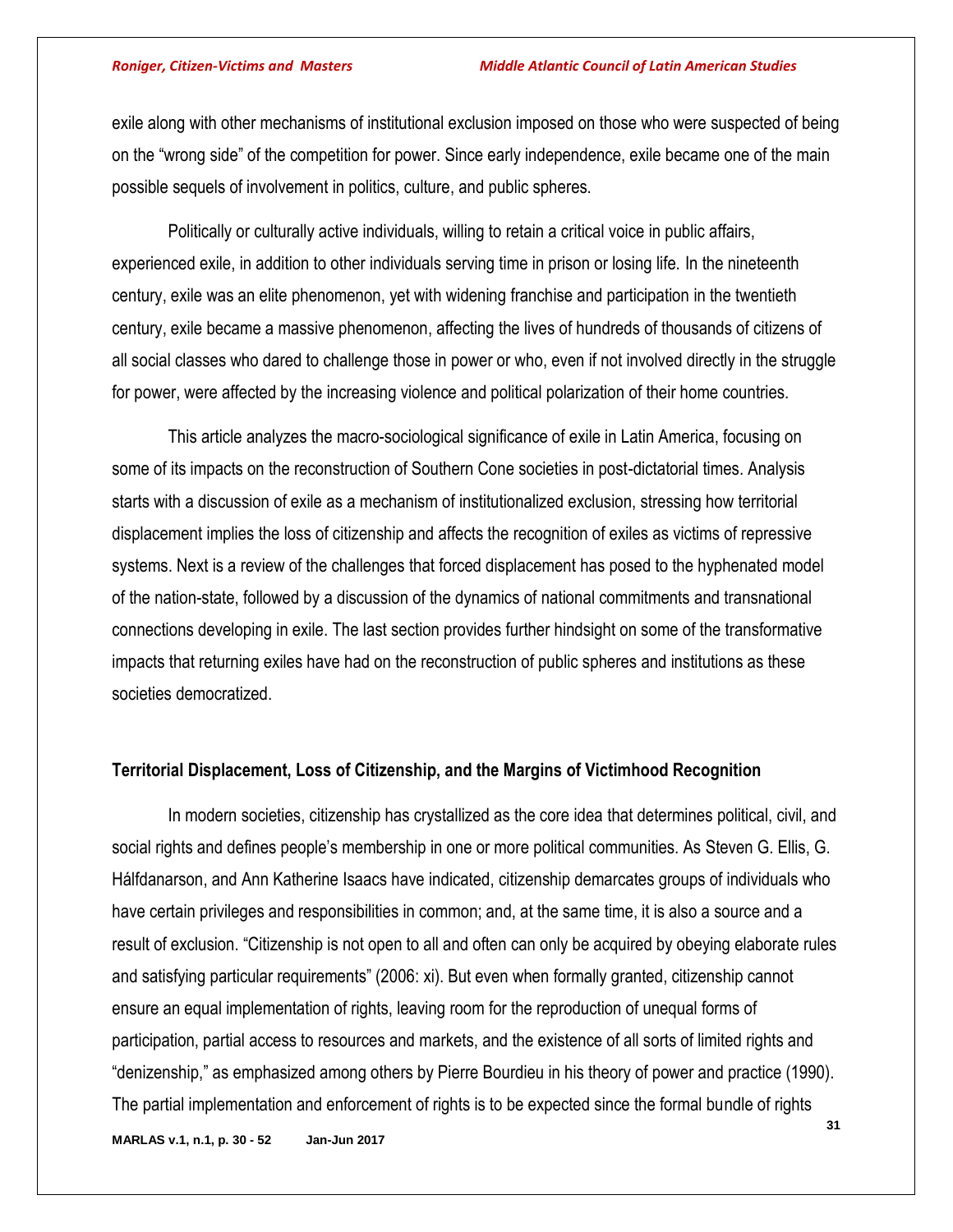and duties are part of citizenship regimes; they are of patterned combinations of citizenship rights and accompanying modes of interest intermediation (Yashar 2005). Although modern states are presumably based on inclusive and homogenizing criteria of citizenship, contestation often emerges around the definition of citizenship and of the rights and entitlements connected to it, as well as around the workings of the mechanisms of intermediation and implementation. In Latin American societies, territorial presence has been central to the definition of citizenship (Herzog 2003). Unsurprisingly, institutional exclusion has taken the form of displacement from a national territory, in addition to time in prison and, in many cases, the loss of life.

Throughout the region, such a mechanism of exclusion was used and abused by independent states and soon became part of political culture, that is, what everybody anticipated as the possible outcome of engaging in politics. Argentine historian Félix Luna (1995: 202) described the choices of those opposed to Juan Manuel de Rosas in the early to mid-nineteenth century as involving *encierro, destierro o entierro*, that is, prison, exile, or death. The same formula was present elsewhere in the region and remained prominent in the twentieth century, as reflected for example in testimonies on the fate of dissidents in the 1930s and 1940s in Honduras (Bomilla 1989: 1–2, in Barahona 2005: 101). In modern times, exile became a ubiquitous phenomenon, one of the most likely destinies of anybody defying current socioeconomic structures and cultural premises, and for those challenging powerholders or not paying them the expected homage (Roniger, Green & Yankelevich 2012; Sznajder & Roniger 2013; Roniger 2014a).

Despite its ubiquity, until recently exile was largely conceived as somewhat marginal for the development of these societies and was studied in the framework of traditional concepts and concerns in history and the social sciences. For decades, one could find numerous biographical monographs that mentioned exile as a formative political experience, from notorious cases such as those of Bolívar or Perón to those of less-renowned individuals whose aggregate testimonies build up a collective story of communities of exiles and expatriates.

Nonetheless, for a very long time, the very same states and societies that could not ignore the widespread use of exile as a form of institutionalized exclusion from the body-politic downplayed its presence as a form of victimhood. In this regard, exile was sidelined by other forms of exclusion; namely, long-term imprisonment and the loss of life. Some sort of hierarchy of victimhood was created, which Gabriel Gatti defined as a "hierarchy of despair" (Gatti 2011: 525, developing the concept of Agier 2008: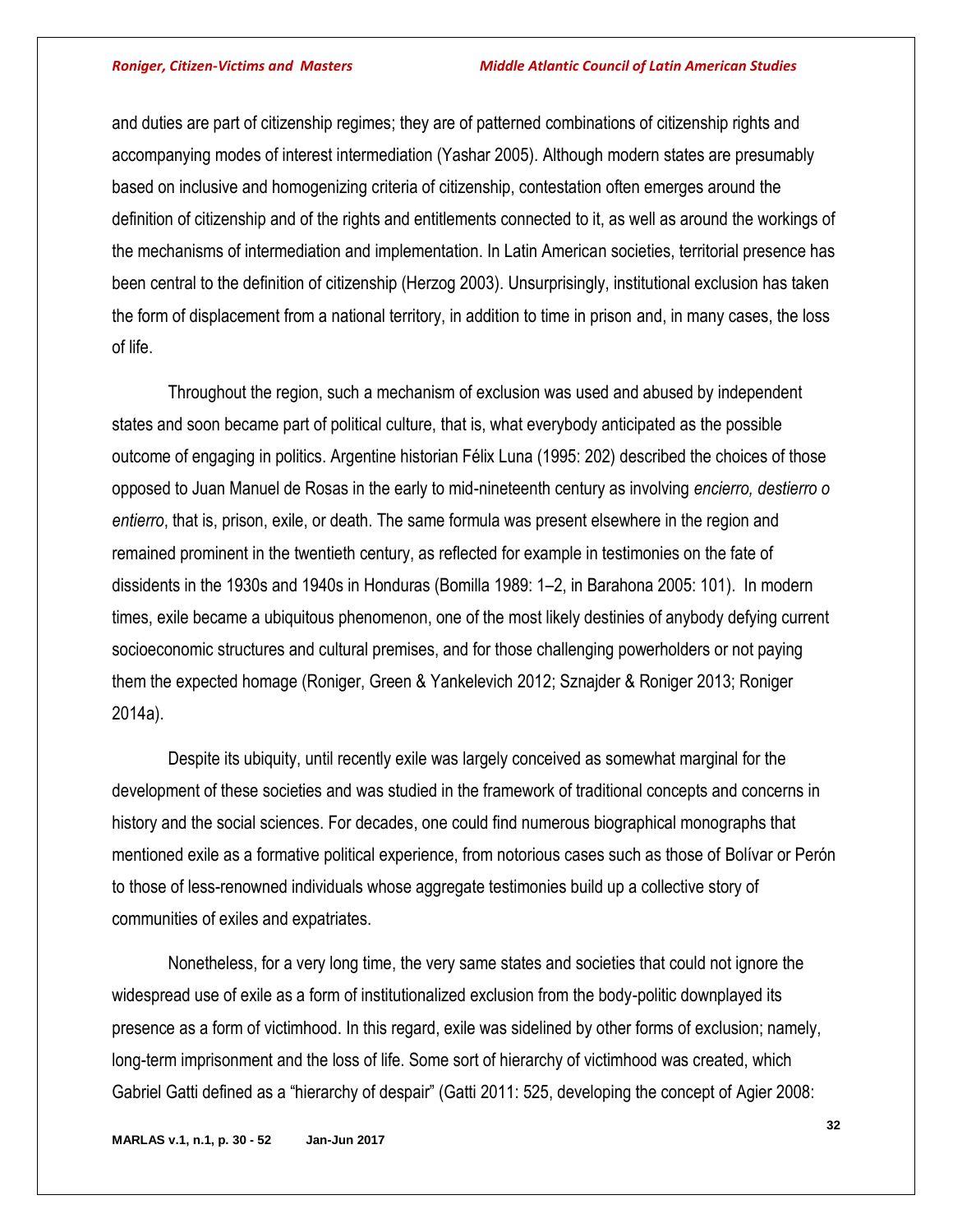81). Of consequence was the centrality of the figure of the detained-disappeared as the ultimate victim, a limit case of a crime against humanity, a total victim defining the very limits of being human and as such overtaking the symbolic representation of victimhood in societies such as Argentina since the 1970s or more recently Mexico, following the disappearance of 43 students in Guerrero. A similar dynamic was operated in other societies, such as Uruguay or Brazil since the 1980s, where the "typical" victim was the political prisoner serving long-term time in prisons, in which s/he underwent physical and/or psychological torture and denial of citizenship rights. Compounding it in the Cold War era, this disconnect of exile and victimhood was sustained by the exiles' own perception of being revolutionary militants willing to forego a personal sacrifice for their cause, an image they personified against the accusations of treason and betrayal of the nation that those in power projected onto them. The lack of recognition was thus buttressed by the perception of repression as the price to pay for revolutionary violence, a perception that only belatedly, hesitantly and tactically at first, shifted into a discourse of human rights (Markarian 2005; Jensen 2008; Allier Montaño & Crenzel 2015; Yankelevich 2016).

Blurring the lens of recognition was also the widespread spectrum of phenomena involving territorial displacement. Indeed, exile assumed a multiple physiognomy, which was only partially recognized by the states. There were individuals who had been driven out of their country by the authorities' decision and went abroad under various legal arrangements; namely as banished, proscribed, deported, and expelled. Another category was that of those displaced internally, suffering a forced relocation within the national territory, much alike the measures adopted by past empires and colonial rulers relocate offenders to the marginal and unpopulated areas within their realm. The generic category of exile also covered expatriates, that is, individuals and groups leaving on their own, who escaped for the sake of their lives and physical integrity by smuggling borders or entering under the protection of an embassy and thus receiving *asylum* to move either to the country of diplomatic asylum or to a third country. In between these poles of the spectrum there were situations—known sometimes as the *opción*, that is, option—by which individuals were offered to go into exile instead of continuing to serve time in prison, provided they accepted certain conditions such as giving up their right of return. The enormous variation in legal status and conditions made hard to construct fronts of shared claims vis-à-vis the expelling countries.

In parallel, it was often difficult to disentangle political from economic motivations amid a community of co-nationals in the *diaspora*. There were displaced individuals who conceived their move abroad in terms of migration, that is, a fully voluntary move, albeit the conditions leading to such "exit" from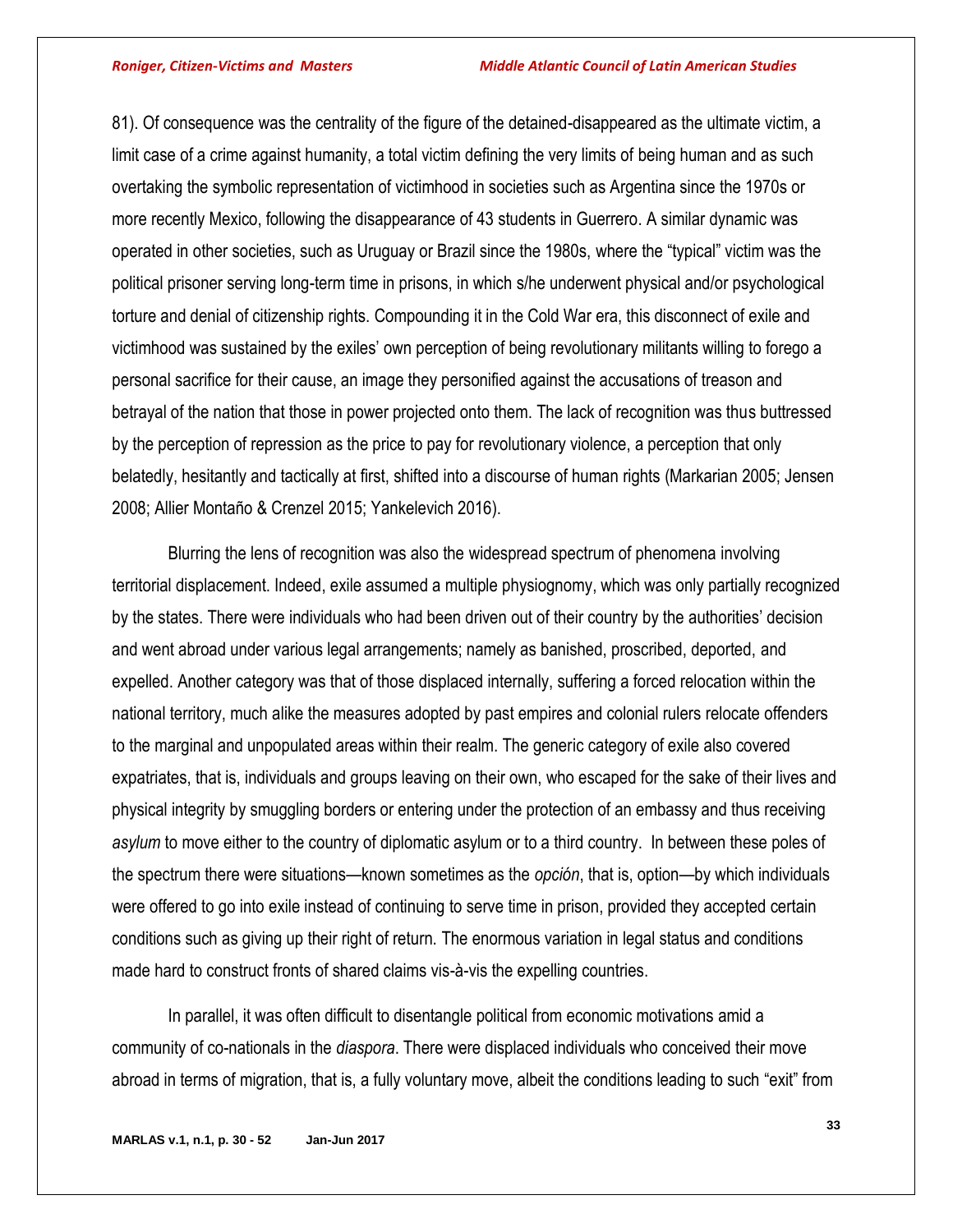a national territory might have been induced by an atmosphere of repression or structural constrains such as dismissal from a job and not just the personal drive to attain a better livelihood in another country. Much depended in practice on how the displaced played out their identities vis-à-vis each other and vis-à-vis the home and host societies.

In addition, the categories used were affected by the condition under which individuals arrived in the host countries. Some arrived under diplomatic asylum; others arrived with a visa or after being issued refugee status by the UNCHR (ACNUR); others, as tourists, with a temporary permit, or even a labor contract. Moreover, the categories taken on by displaced individuals might change due to shifts in their plans and horizons and the conditions that took them abroad. Thus, an exile might turn into a migrant once changes in government or the power structure took place and the impediments to a possible return to the home country were removed. Given such changes, there were exiles who became sojourners, that is, started going back and forth between the host country of residence and the country of origin.

Starting in the late twentieth century, the phenomena of mass displacement has been addressed by the international community, which has coined the legal figure of refugee, usually perceived as being less Byronic and of lower socioeconomic status than exiles or political exiles. Calling attention to legal status implies recognizing that some exiles left without documents or with just a *laissez-passer* issued by a host country, whereas others left legally or illegally (i.e., smuggling across borders), but with documentation that eased the process of their legalization abroad, even when in some cases the home state refused to renew the passport of exiled citizens. As territorial displacement was also present in many other situations (e.g., tourists and cosmopolitan travelers), the propaganda machinery of the expelling states worked incessantly to convince remaining citizens that those who left were traitors to the nation and had left to live a "golden exile" in the countries of relocation, thus further downplaying the image of victimhood.

Only in the aftermath of the last wave of repression, due to the massive character of exile, political exclusion, and persecution by the military dictatorships of the 1960s to 1980s, its systemic impact has been increasingly recognized by academics and belatedly by policymakers (for a comprehensive review of the literature, see the detailed analysis of Roniger 2014a and the Oxford bibliographical essay by Roniger 2014b). This analysis builds on that literature to highlight the analytically important role played by exile in the configuration of Latin American nation-states.

## **Exile and its Challenge to the Nation-State Model**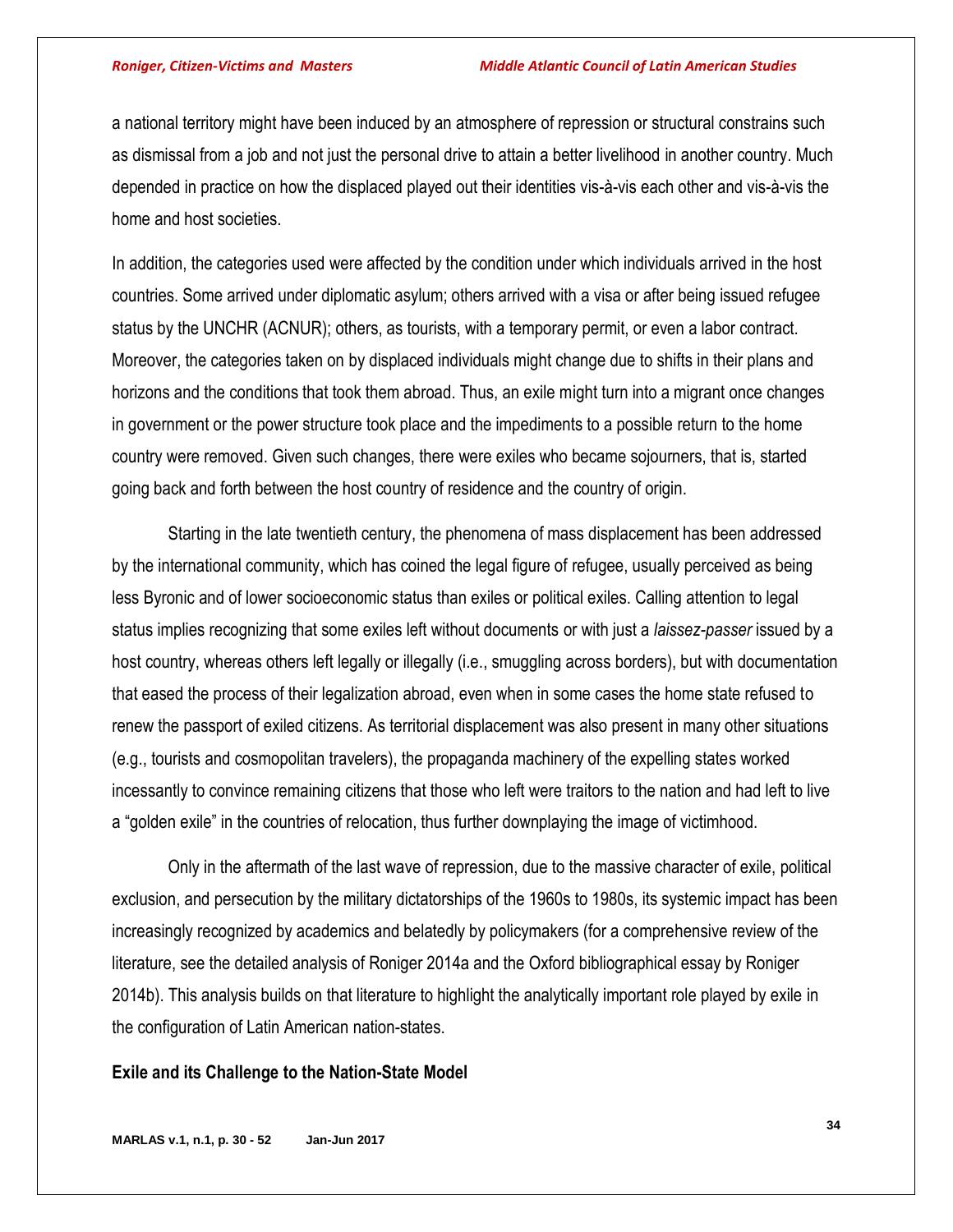Beyond the gradations and negotiations of meaning taking place between displaced individuals, their co-nationals at home and abroad, the states of origin and destination, the international agencies and the transnational networks of advocacy (e.g., Simpson & Bennet 1985; Keck & Sikkink 1999; Jensen & Lastra 2014), exile as a category called into challenge many of the truisms of the model of the nation-state emerging out of Westphalian understandings in the seventeenth century and reaching its heyday by the twentieth century. This was so since exile creates a rupture in the hyphenated model of the nation-state, which assumes the convergence of national identity and political membership.

Once exiled or internally displaced, many citizens often lose their entitlements or cannot exercise them, although they may still retain their freedom and regain their voice, especially those who move abroad. Hereafter, I shall focus on the latter. Even if fleeing individuals exited the territorial borders legally, carrying a passport, authoritarian rulers have devised ways not to renew those passports or prohibit the re-entry of "undesirables" to the country of origin. For example, in the case of Chile under Pinochet (1973–1990), the state found ways to oust from the national territory anybody critical of its policies. The extent of use of exile as a mechanism of punishment and control can be envisioned through the following cases of individuals whose residence in Chile was nullified by administrative expulsion and ostracism. José Zalaquett, a prominent human rights activist, later adviser to President Patricio Aylwin and to the South African "Truth and Reconciliation Commission," who headed the Legal Department of the Pro-Peace Committee (*Comité Pro Paz*) was arrested and sent to a concentration camp in November 1975, and was deported in April 1976. Zalaquett would return to Chile only 10 years later. Jaime Castillo Velasco and Eugenio Velasco Letelier were expelled in August 1976. Castillo Velasco returned and was expelled again in 1982. On that occasion, street demonstrations against the expulsion were a clear proof that human rights concerns were already at the center of Chile's repressed public sphere. This prominent political leader and ideologue of the Christian Democratic Party—and Minister of Land and Development and later Minister of Justice in the government of Eduardo Frei—spent years of exile in Caracas, Venezuela. In 1978 he was one of the founders of the Chilean Commission of Human Rights, and its head from 1987 to 2003. In 1990 he became a member of the Commission of Truth and Reconciliation, known as the Rettig Commission. Eugenio Velasco Letelier, a professor of law and former dean at the University of Chile, having worked in the *Vicaría de la Solidaridad*, was expelled and lived 11 years in Venezuela and the United States. After the transition to democracy he was nominated to Chile's Constitutional Court. Nimia Jaque de Benavente faced a different situation: she was detained at the airport in Santiago and accused of carrying anti-Chilean artisanal works, letters to exiles, Communist reading materials, and the blueprint of a high-technology machine of the *Compañía de Acero del*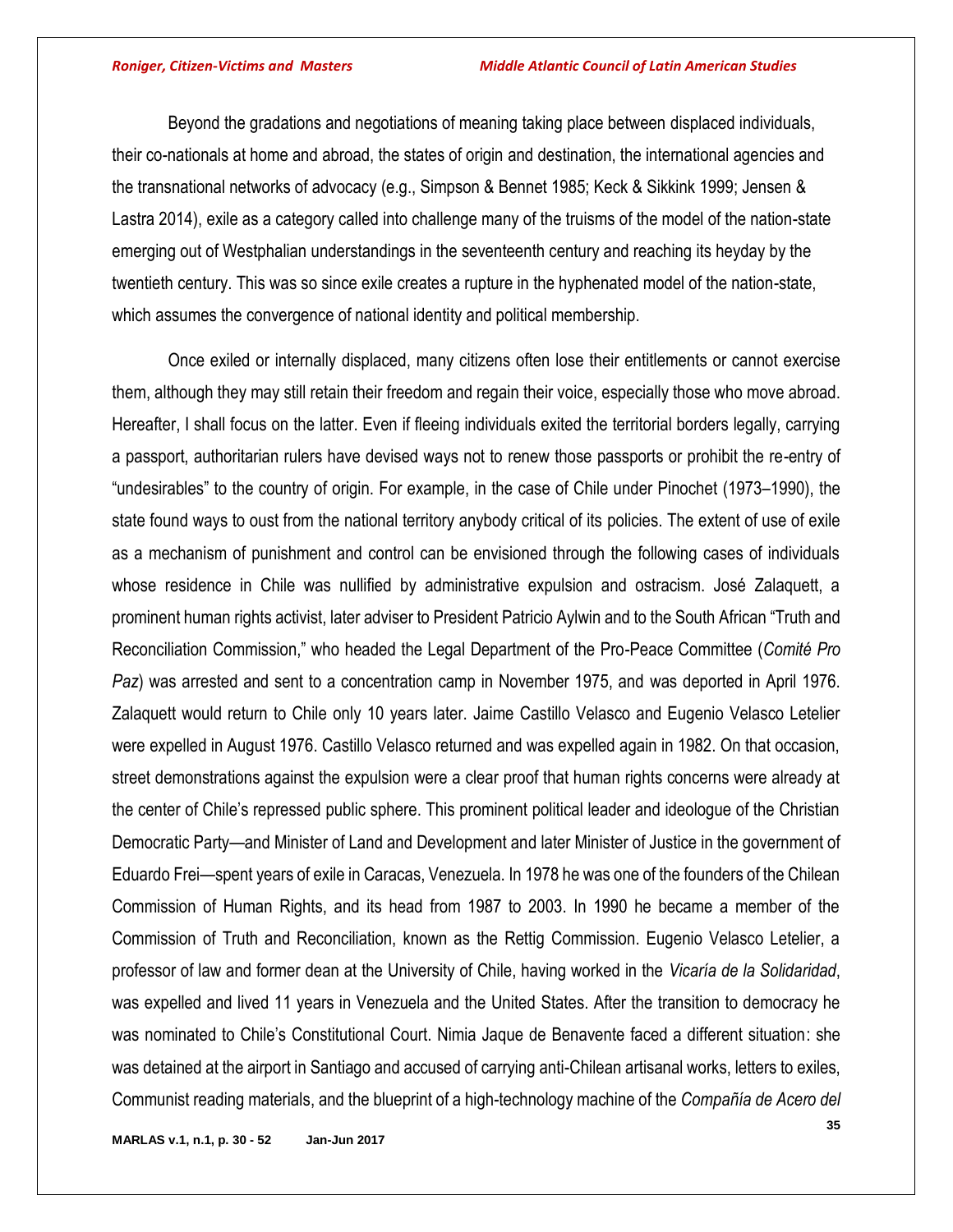*Pacífico* (Bronfman & Johnson 2003). In 1981, Gerardo Espinoza Carillo, who had served as Minister of Interior Affairs in the Allende government, was expelled after participating in an act honoring the memory of José Tohá, former Minister of Interior Affairs under Allende. In August 1981, Chile expelled Carlos Briones, Alberto Jerez, and Orlando Cantuarias, who supported the activities of the trade unions against military rule. Manuel Bustos Huerta and Héctor Cuevas Salvador, the leaders of the *Coordinadora Nacional Sindical*, the umbrella organization coordinating the unions, were expelled in December 1982, accused of defying the authorities and hampering the legal order. For the same reasons, Carlos Podlech, leader of the Wheat Producers Association was expelled to Brazil in December 1982. Using transitory decree 24, Pinochet expelled Jaime Insunza Becker and Leopoldo Ortega Rodríguez in 1984. All appeals to Chilean courts failed. The common denominator of all these and thousands of other cases—in addition to the public prominence of some of those expelled—was the use of non-appealable administrative powers. The theoretical premise of those using expulsion was that internal stability and perhaps legitimacy would be achieved by "cleansing" the public sphere of all who openly opposed military rule.

At an experiential level, exiles and internally displaced persons suffer the consequences of such forms of territorial displacement and exclusion from the body-politic. Unsurprisingly, their experiences led to a huge testimonial literature (Roniger 2016). Psychologists, social psychologists, social workers, and psychiatrists have traced the difficulties that many exiles faced as they were displaced from their homeland. These works have elaborated, often in penetrating ways, the problems of adjustment, personal disarticulation, mental stress, distrust and isolation, cases of suicide, as well as high rates of family disruption and divorce. Outstanding is the pioneer work of Ana Vásquez and Ana María Araujo, *Exils latino-americains. La malediction d'Ulysse* (1988) that, based on their professional experience with South American exiles in France, have elaborated a theoretical stage-by-stage analysis of exile. According to their analysis, also reminding of the Grinbergs' 1984 work, exiles live through an initial phase of pain and remorse, followed by a phase of transculturation and a possible third phase of shattering illusions and deep questioning. Focusing on Chilean exiles, Thomas Wright and Rody Oñate Zúñiga also described the personal challenges and difficulties that many faced upon their forced displacement:

Regardless of their destinations and material circumstances, exiles carried heavy psychological baggage: the bitterness of defeat, feelings of guilt for having left dead, jailed, or disappeared comrades behind, memories of prison and torture they had endured—these and myriad other legacies of a sudden, violent, forced uprooting profoundly affected the exiles, compounding the challenges of adaptation. They arrived with dreams smashed, families torn apart, careers destroyed. Personal space contracted: Many of the men and some of the women, losing the public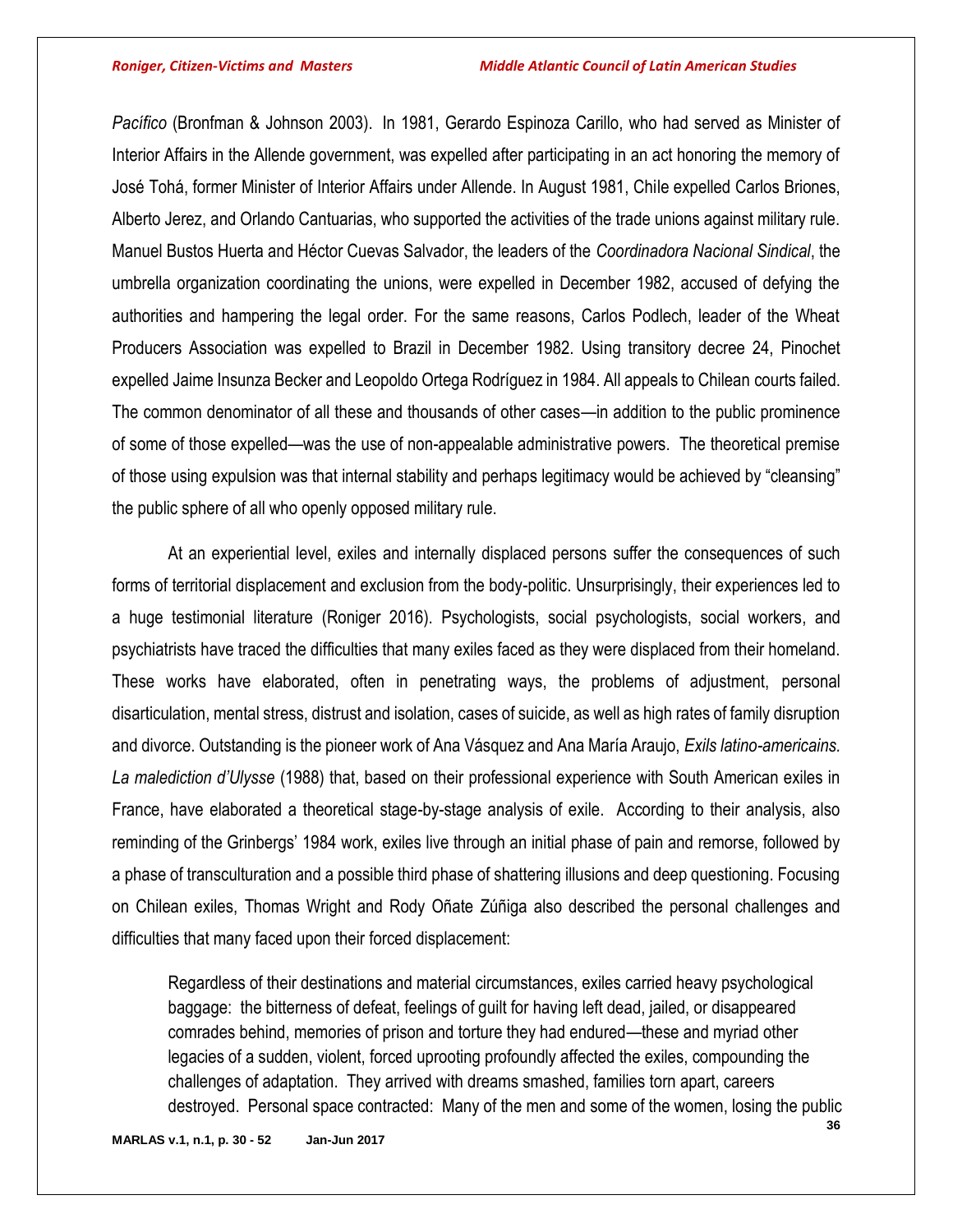roles that their political involvement had given them in Chile, were forced by exile into the private realm. Parents became dependent on their children, who learned the host country's language quickly and became the link between household and outside world. In the developed countries, where most professionals were unable to work in their fields, many found menial jobs that provided a living but no satisfaction. These traumas had to be borne without the support and solidarity provided by the typical Chilean extended family… The magnitude of the adjustment problem was such that, particularly beyond Latin America, exiles suffered high rates of depression, divorce, alcoholism, and suicide (Wright & Oñate Zúñiga 2007: 38; see also Kay 1990; Vásquez & Araujo 1988).

Paramount is the sense of individual loss felt by many exiles, which led observers to emphasize the *constraining* effects of exile. Relocation is difficult; working conditions can lead to downward socioeconomic mobility; there is financial insecurity; psychological imbalances and alienation are generated; previous bonds of partnership disarticulate under the pressures of exile. For many, it may be hard to find a new purpose in life. Nonetheless, exile has also led to what we may call *expanding effects*, often triggered by new experiences, thus leading to unforeseen opportunities to change one's status, upgrade skills, and discover one's strength and develop new relationships. This is true since exile also opens windows of opportunity for the individuals leaving their home society. It is while peregrinating that many exiles grow to become leading and mature intellectuals, academics, researchers, or politicians.

In addition to the individual consequences of exile, I would like to draw attention also to the core macrosocial *problématique* generated by territorial displacement. Rooted in translocation, political exile, expatriation, and internal displacement call into question the territorially bounded conception of the nationstates, creating awareness to the inner tensions of that model. In her work, some of it published posthumously, political philosopher Judith Shklar analyzed exile in terms of social contract theory, identifying a government's rupture of political obligations toward its citizens at the basis of an equivalent release of commitment on the part of the displaced individuals (Shklar 1993; Hoffman 1998). Such actions, beyond generating a possible crisis of individual life projects and commitments on the part of those who were expelled or forced to escape beyond the home territory, open a collective scenario for redefining national loyalties regardless of the loss of citizen entitlements and political obligations to the home state and government. Indeed, exiles undergo many personal and organizational changes as they adjust to the various cultural, linguistic, social, and political landscapes of the host countries. Moreover, exile implies coming to terms with their inability to achieve the political projects they had envisioned before displacement. The defeat forces a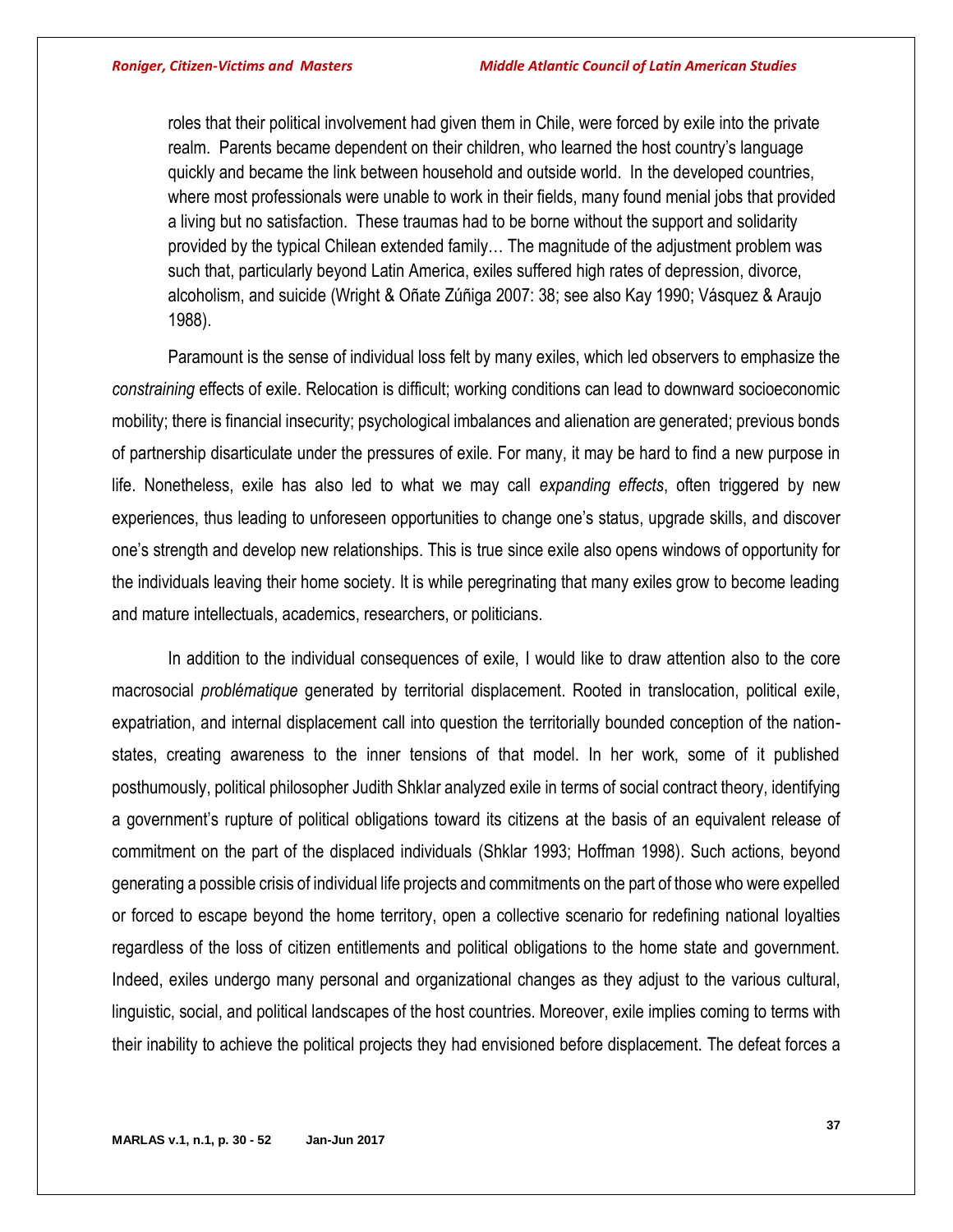reevaluation of ideological prisms, whereas being displaced often prompts new understandings of politics and cultural trends and questioning of past premises and markers of certainty.

The crux of being an exile is the ongoing connection with the place of origin, shaped by the inner conviction and promise that s/he will return once conditions allow it. Although this may never be realized due to many personal and contextual changes, the activism of many exiles still implies an ongoing relationship with the home country, itself a key factor when analyzing the experiences of returnees. It also implies the emergence of solidarity and transnational connections with citizens displaced from other Latin American countries, discovering common challenges and finding a new voice fighting for democracy and human rights. Last, but not least, while they face a wide range of personal and collective hardships, being abroad also provides many of these individuals with windows of opportunity for academic training, social growth and intellectual diversification. In the following sections, I analyze some of these impacts and effects focusing on several cases from South America.

## **Retaining a Sense of National Commitment while Rediscovering Transnational Connections**

During the dictatorships, the Southern Cone governments slipped into a renewed use of regimes of exception, military interventions in public life, and suspension of constitutional freedoms and guarantees, with severe consequences in the realm of human rights. They condoned genocidal practices and institutionalized exclusion in terms of "saving the national soul" and structure of society. These societies, which in the 1960s and 1970s had experienced processes of massive popular mobilization and increased, disordered and almost "anarchical" participation, were forcefully demobilized under military rule. In many cases, political parties were banned or their activities frozen by decree; educational systems were regimented and disciplined after major military interventions in the universities; school programs were reshaped according to the new ideological parameters; heavy censorship was imposed upon the media and cultural expression was "purified" of any leftist orientations; trade unions were attacked, with many of their activists jailed and/or assassinated; professional and entrepreneurial associations were co-opted or "cleansed" of hostile elements; and self-censorship crystallized as the result of a highly repressive situation. Various degrees of exclusion were applied in each of the Latin American countries, finding expression in the intervention into academic life, the destruction of some professional career tracks, the proscription and sometimes burning of "dangerous" books and artistic creations, and even the prohibition against broadcasting "subversive" music. Policies of annihilation of the radical left and its supporters were carried out both domestically and beyond the national borders. As exiles and expatriates claimed their critical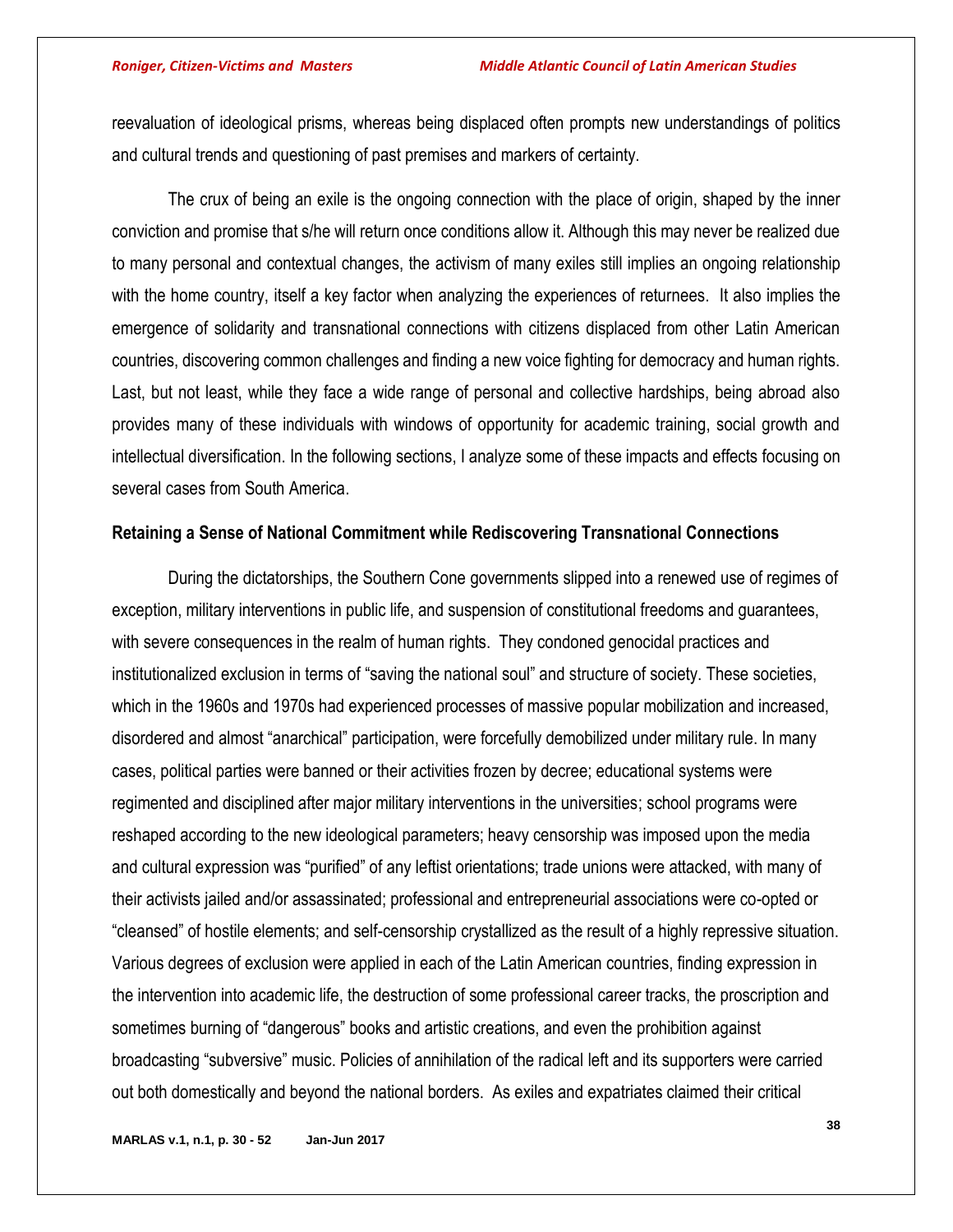voice back once abroad, repression turned transnational. These policies were also accompanied with efforts to shape the home citizens' minds into supporting the order imposed from above by the rulers, with relative success in some cases.

Such policies did not go uncontested on the part of exiles. The broadest analytical elements denoting exiles are:

- their forceful institutional exclusion and displacement and their strong will to retain control of life decisions, all under constraining conditions and persecution
- their move to a foreign environment and the recreation of life strategies and images of homeland from afar
- their impaired yet persistent will to return to the home country

For exiles, the maintenance of a common identity is a *sine qua non* of their existence, as they vacillate between their past back home and their present abroad. Together, these themes provide a characterization of exiles as they converge, as each of them separately is not enough to define this phenomenon (Sznajder & Roniger 2013).

While losing their entitlements, many exiles retained and even deepened their sense of national identity. They promoted it through the arts and letters, food and music, public gatherings and protest initiatives. Many claimed to represent the true "spirit of the nation" and called into question the narrative and pretended hegemony of the home governments and dictatorships. As terror and fear of persecution expanded well beyond the national borders, exiles were able to capitalize on international solidarity networks, projecting the issue of repression and exile into the general public awareness and helping develop an arena for transnational activism. The crystallization of an international public sphere attentive to what once were considered "internal matters," wrapped in the nation-state mantle of sovereignty, publicly unraveled the character of authoritarian repression, projecting the plight of the exiles in terms of human rights and "de-bordering" its treatment. In the last stages of the Cold War, the work of transnational solidarity networks and international agencies echoed cases of autocratic abuse, making them politically costly, strengthening the cause of democracy and opposition to authoritarianism (Whitehead 1996; Roniger 2015). This generated pressures in multiple directions, unforeseen by the rulers of Latin America until then. The transnational dimension emerged as a crucial aspect of the tug-of-war between political exiles, their supporting networks, and the repressive attempts of their home countries. Theoretically, this tier of political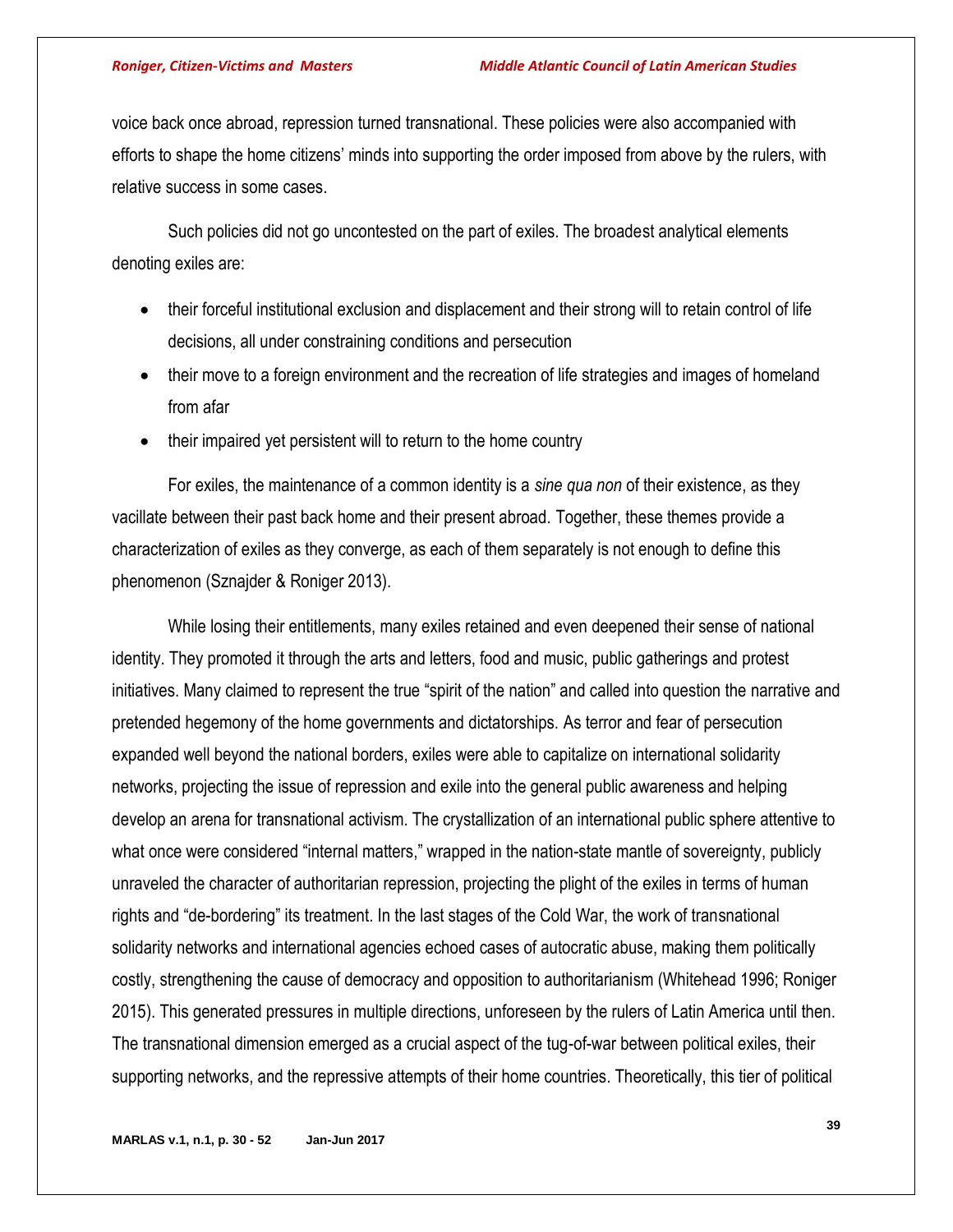tug-of-war operated against the supposed monopoly of the nation-state over domestic public spheres and politics by empowering exiles in terms of transnational influence and resonance for their voice in the global arena. Moreover, beyond their diversity, various communities of Latin American migrants, students, and sojourners were often politically activated and radicalized by incoming exiles, as in the case of Central America and the Caribbean (Carr 2012).

Under conditions of mobilization of the host country's public opinion and new connections with international organizations and transnational social-political spaces and networks of solidarity, the presence of exiles has potential to be a catalyst for the formation or at least an *image* of being an influential community. One paradigmatic example is that of the Russell Tribunal II. While in Chile, Brazilian exiles members of a Committee of Indictment of Repression in Brazil—had met Italian Socialist senator Lelio Basso in October 1971, while he participated in a seminar on the Transition to Socialism. This encounter led to the idea of launching a Russell Tribunal II, modeled on the one on American war crimes of Vietnam, to be focused on the Brazilian situation, later to be expanded to cover repression in other South American countries. Basso had taken part as rapporteur in the Vietnam Russell Tribunal and embraced the idea enthusiastically. He served as the Tribunal's chair, joined by leading figures of the intellectual and political world as part of the 25-member Jury; among them: Yugoslav historian, Wladimir Dedijer, Colombian writer, Gabriel Garcia Márquez, Belgian professor of International Law, Francois Rigaud, French Sorbonne professor, Albert Soboul, Dominican Republic former president, Juan Bosch, Argentinean writer, Julio Cortázar and French Nobel Prize of Physics, Alfred Kastler, and Greek PASOK secretary general, Andreas Papandreu. In April 1974, the Russell II Tribunal issued a verdict after meeting on March 30–April 5 to evaluate the extent of repression and human rights violations in Brazil, Chile, Uruguay, and Bolivia. In its verdict, it declared "the authorities that exercise power in Brazil, Chile, Uruguay and Bolivia to be guilty of serious, repeated and systematic violations of human rights" and that "these constitute a crime against humanity." The Tribunal called all democratic forces in the world to publicize the extent of repression in Latin America, to raise funds, to ask governments to stop all economic and military assistance to the condemned countries, to launch a massive campaign for the liberation of political prisoners there and exercise pressure on the Chilean junta so that it provides safe conducts to political leaders who found asylum in embassies, and finally conduct a boycott on sales of arms to the repressive governments. The Russell II Tribunal decided to transmit its works and conclusions to a wide array of international organizations and individuals, which includes the Secretary General of the United Nations, the United Nations Educational, Scientific and Cultural Organization (UNESCO), the International Labor Organization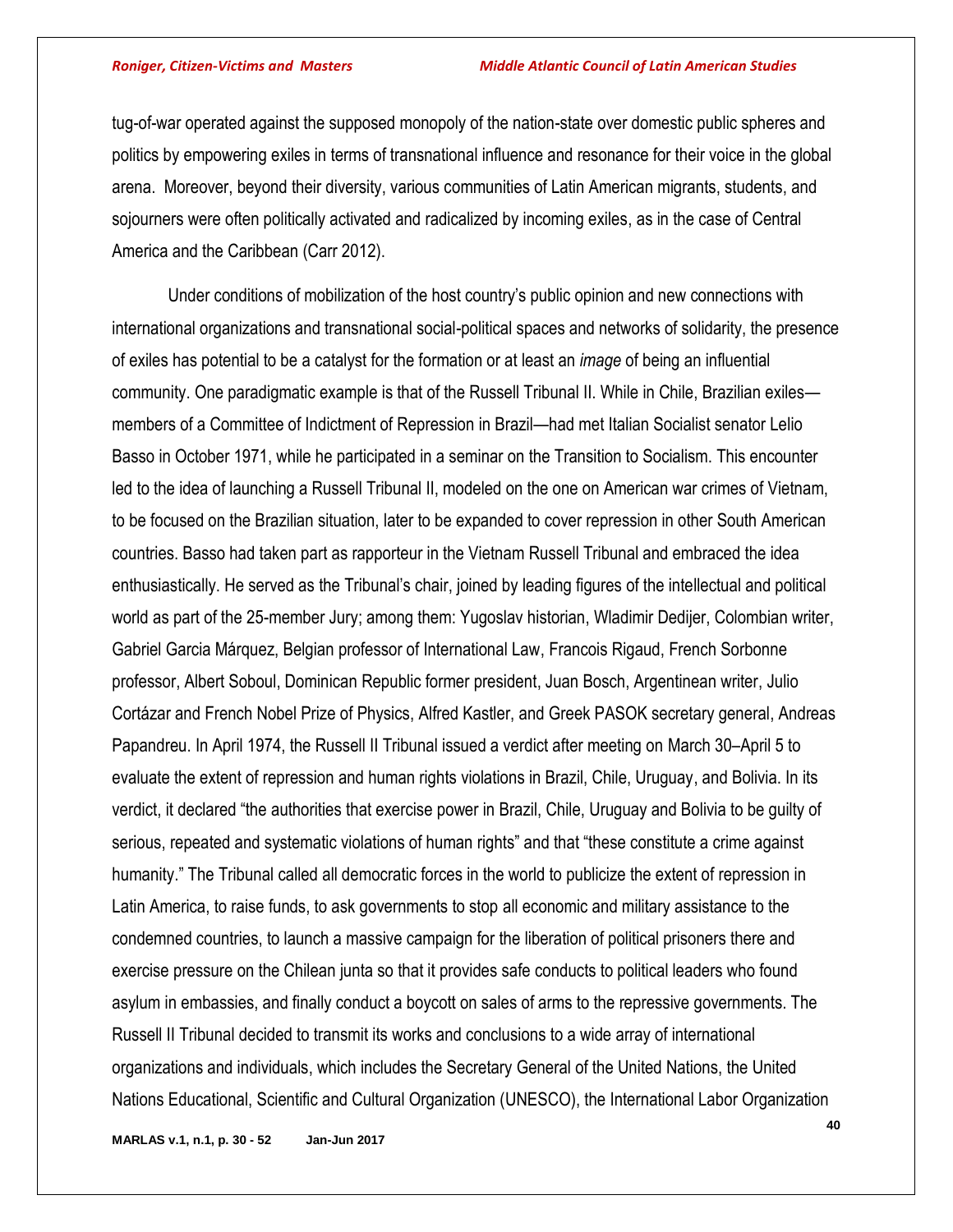(ILO), the World Health Organization (WHO), the Organization of the American States (OAS), the Non-Aligned States, the Justice and Peace Commission, the World Council of Churches, the International Red Cross, leagues of Defense of Human Rights, and all government members of the Congress of the United States. Exiles, particularly in Chile, managed in this way to rekindle their cause in the transnational arena, from where it will reverberate back in their home country. Moreover, the experience of exile may prompt complex identities and a critical awareness that may be projected by displaced grownups even to their children who relocated at an early age or were born abroad (Fried-Amivilia 2004).

# **Exile as a Form of** *Aggiornamento*

From such a perspective, exile should be analyzed in terms of the series of personal and collective challenges it poses, while opening opportunities to reach out—occupationally, educationally, and socially. Oftentimes, exile may force or enable to overcome well entrenched "markers of certainty" and "provincialism" and trigger self-questioning and awareness to one's own views and identities. José Carlos Mariátegui, one of the leading figures of Latin American thought in the twentieth century, reflected on such widening of horizons as he spent years abroad, "departing for a foreign country not in search of the secret of others, but in search of our own secret. Once abroad, he was able to overcome borrowed and limiting visions of modernism and attain a wider vision of humanity reconciled with a particular understanding of being Peruvians and 'children of the Andes'" (Mariátegui 1994). Likewise, the experience of exile leads to unforeseen opportunities to upgrade skills, learn languages, discover one's strengths and weaknesses, develop new relationships and understanding of roles, including gender roles. Often, exile widens the sojourners' perspectives of personal identity, national identity and, in the case under consideration in this work, also pan-Latin American identity.

In what follows, for reasons of space, I'll draw attention to two such transformations resulting from the last wave of exile from the Southern Cone. One refers to political transformations operated in exile and the other to a change that impacted the structure of higher education. In the first case, Chilean political lines were redrafted radically because of the wave of exile operated during Pinochet's rule. With their major leaderships displaced into exile, the Chilean Left parties underwent a profound transformation. Under the impact of reconfiguration of the European Left around its debates on Euro-communism, the struggle of solidarity in Poland, and the disillusion with the Soviet Union and "real Socialism," positions changed and alliances were redrafted. In many cases, the contact with communism in the Socialist countries brought about early disenchantment and the will to go back to the fold of the West, driving some to break ranks with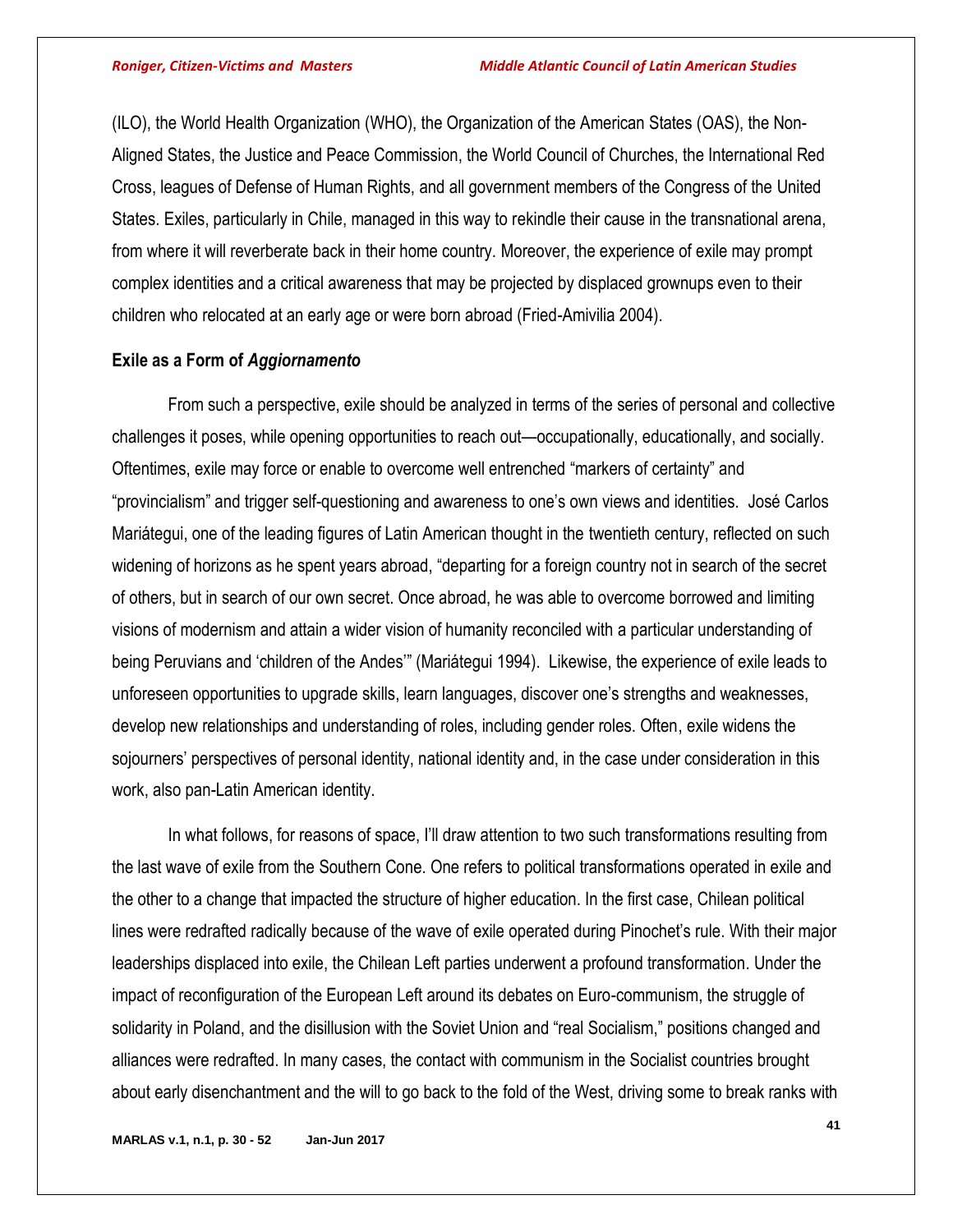the Communist Party. While the Sandinista victory in Nicaragua in 1979 could still be interpreted within the framework of the Cold War, events in Europe—the transformation of Euro-Communism into a new kind of Social Democracy and the process of parallel rigidity, weakening and disintegration of the Eastern Bloc and the USSR—went far beyond. All these collective and personal transformations contributed to the reconfiguration of the Chilean Left, especially as they followed self-reflection and reassessment among its ranks, and as they established a series of think tanks to study ways to modernize Chile. These trends of transformation were also part of a process of redefinition of the political positions and horizons of other exiles in the Chilean diaspora. The Chilean Communists, which had been a moderating force in the Unidad Popular (UP) government, found themselves not supported in their idea of leading a broad anti-fascist front of the UP parties and the Christian Democracy. By 1980, they decided to support all forms of struggle, including armed struggle and popular insurrection. In 1983, they supported the creation of the guerrilla group known as the Frente Patriótico Manuel Rodríguez.

The experience in exile also changed the socialists, leading them progressively to embrace political democracy in a principled way. At first, the socialists split in 1979 into a radical and a more moderate wing. While the latter became closer to the Christian Democracy, the hard-liners attempted to join the communists and use the mass protests of 1982–1986 to topple the regime. With the return of exiles into Chile, the shifts also influenced the domestic front. After failing to defeat Pinochet through mass insurrection, the hard-liners joined the renovated wings of the party in an alliance with the Christian Democracy (PDC) to contest Pinochet in the 1988 plebiscite on the dictator's extended rule. Their success led to the *Concertación,* the alliance of 17 parties that defeated Pinochet a year later and opened the way for the return to civilian rule.

Similar transformations were experienced by many individuals from Chile and other nations who deepened their reflexivity while in exile. Illustrative is the case of Héctor Schmucler from Argentina, who settled in Mexico to escape persecution in his home country. Once abroad, Schmucler remained politically active and participated in several hotly debated issues in the exile community, especially from the pages of the journal *Controversia para el examen de la realidad argentina* ("Controversy for the analysis of Argentine reality"). This journal had been launched in Mexico in October 1979 and ran through August 1981, with the explicit purpose of debating the defeat of the guerrilla, the situation in Argentina, and the sense of democracy, a model that was disregarded previously by Marxists and the Peronist Left. In the first issue of *Controversia*, Schmucler published a text on "The Actuality of Human Rights," which triggered a strong debate and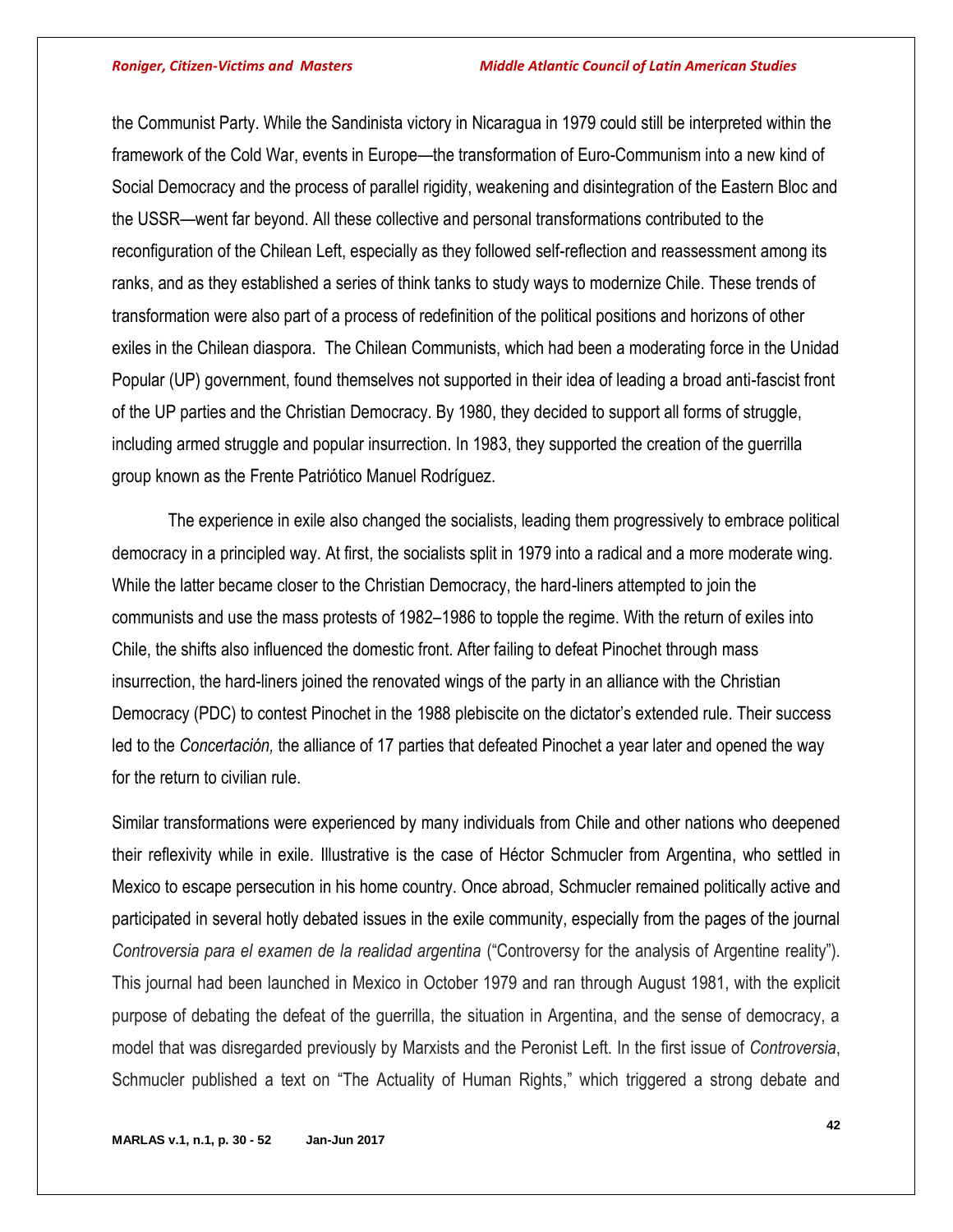defamatory attacks. In it, he mentioned a declaration by an Association of Victims of Terrorism in Argentina and asked whether the struggle for human rights ought not to include also the victims of the violence triggered by the Left. "Are human rights valid for some and not for others? Is there any way to discriminate between one life and another?" His intention was not to defend those fighting "subversion," but to draw attention to the partisan use of the banner of human rights by the guerrilla organizations (Schmucler 1979; see also Yankelevich 2009). In a later text, Schmucler also addressed the issue of the *desaparecidos,* after news about their fate became known through testimonies of a few prisoners who were released and who settled in Europe. He suggests recognizing the death of the *desaparecidos*, a position that stood in stark contrast to the position of the Mothers of Plaza de Mayo demanding their return alive. Schmucler's intimate yet rational critiques did not go unanswered. He had clearly touched a raw nerve, pushing the boundaries of the truisms held by key social actors in the diaspora community and in the home country, all of which considered such positions scandalous (Yankelevich 2009: 149–172). Attesting to the avant-garde opening of these controversial issues was the more traditional appeal of those truisms and the idealist portrayal of the Montoneros, which persisted in some Peronist political circles in Argentina in the first two decades of the twenty-first century (Sarlo 2012).

Returning exiles made major contributions to the reconstitution of many intellectual, professional, and academic domains. A short list of individuals impacting democratizing public spheres would include some of the following areas: first, the publishing industry, with returnees such as Daniel Divinsky in Argentina, Pablo Harari in Uruguay, and Carlos Orellana in Chile, which energized and took on many initiatives, supporting the publication of books reflecting the experience of the dictatorship and the challenges of re-democratization. Even in Paraguay, a society with dominant oral traditions and more reduced circles of readers of books, a returnee, journalist and novelist Juan Bautista Rivarola Matto, attempted, although with partial success, to make a significant change by launching a publishing house in the early 1980s, when Paraguay was still under Stroessner's rule. Likewise, returnees such as Mempo Giardinelli in Argentina and Ricardo Ehrlich in Uruguay, each from very different platforms, positions, and scope, were key players in efforts to eradicate illiteracy and contribute to major initiatives to raise the standards of both informal and formal education.

In addition, upon their return, former exiles contributed greatly to the renewal of free discourse through the arts, as illustrated by the theater scene in Argentina. Banned by the dictatorship, the contestation performances of *murgas*, Carnaval's popular troupes presenting left-wing themes and against censorship were also included, as well as works on Chile and Nicaragua (Pardes 2016; Roibal Fernández 2015). The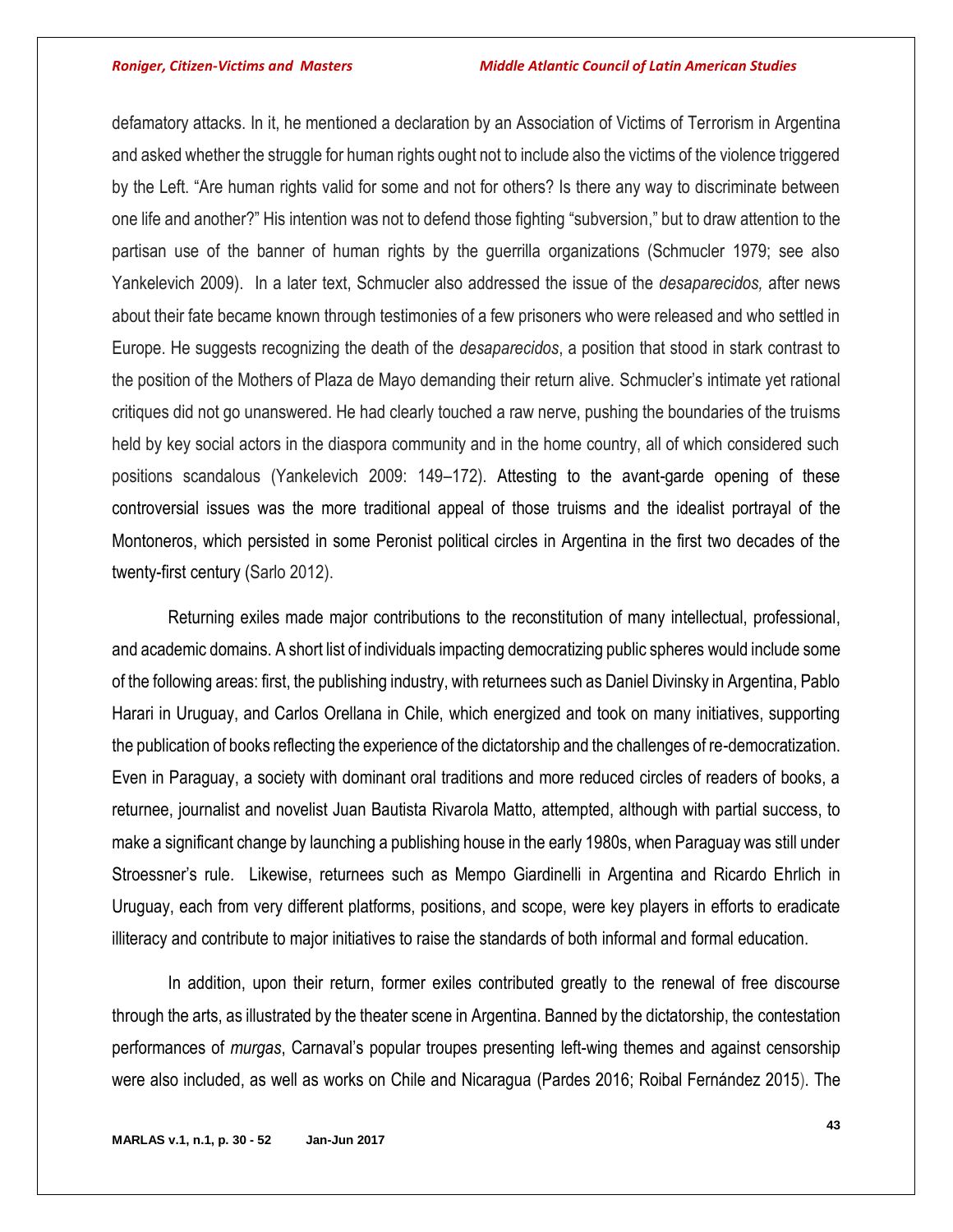slogan of the 1984 season was e*l teatrazo*, that is, "the attack by the Theatre" on limitations to free speech and the wish to "share [their] opinion in the context of freedom." One of the leading figures of *Teatro abierto*, Carlos Gorostiza, was appointed Secretary of Culture by newly elected President Alfonsín. Following the failure of the 1984 season, much of which was cancelled, the company dedicated its 1985 season to young playwrights from all over Latin America, with some success. The sixth season was cancelled. Some of the actors who returned to take part in Teatro Abierto also took part in the renewed national film industry. Pepe Soriano was cast as the lead character in Mercedes Frutos' 1984 film version of Adolfo Bioy Casares' *Otra esperanza* (Another hope), a horror narrative set in a factory with secrets, a timely metaphor for much of the repression that had targeted industrial workers in the 1970s and early 1980s. Soriano also interpreted the leading character role in Juan José Jusid's 1984 film *Asesinato en el senado de la naciön* (Murder in the Senate), a historical drama on the attempted murder of the reformist Democatic Progressive Senator Lisandro de la Torre in 1935.

Actors, such as Luis Brandoni, Nacha Guevara, Héctor Alterio, Horacio Guarany, and Norman Brisky, had moved abroad due to the climate of violence and intimidation carried out by the Alianza Anticomunista Argentina or Triple A. Brandoni, who was head of the *Asociación Argentina de Actores* fled to Mexico in September 1974, after receiving death threats. Nonetheless, he returned after 10 months and spent the years of the dictatorship in Argentina, being abducted in 1976 yet soon freed through the intercession of a military officer. In 1987, after being part of the founding group of *Teatro abierto,* he played the key male character in Juan José Jusid's cited *Made in Argentina,* a 1987 film based on a theater play portraying in sharp relief the loss and ambivalence created by exile, potential return, and transnational migration. Carlos Carella (1925–1997), another fellow actor of *Gente de Teatro* escaped to Spain and returned at the beginning of democratization; he too participated in *Teatro abierto* and starred in films during the 1980s and 1990s.

Playwright Roberto Cossa wrote the screenplays for the play *El arreglo* (The Deal) and *No habrá más penas ni olvido* (Dirty Little War), based on Osvaldo Soriano's novel, in 1983. Both became well-known for their bold indictments of the problems of corruption and revenge. Following 1983, his prolific work included *Ya nadie recuerda a Frederic Chopin* (No One Remembers Chopin), a study of frustrating exile; *De pies y manos* (On Hands and Feet), a realistic look at the impact of dictatorship on one family; and *Los compadritos* (The Poseurs), a controversial review of the events surrounding the 1939 sinking of the *Graf Spee.*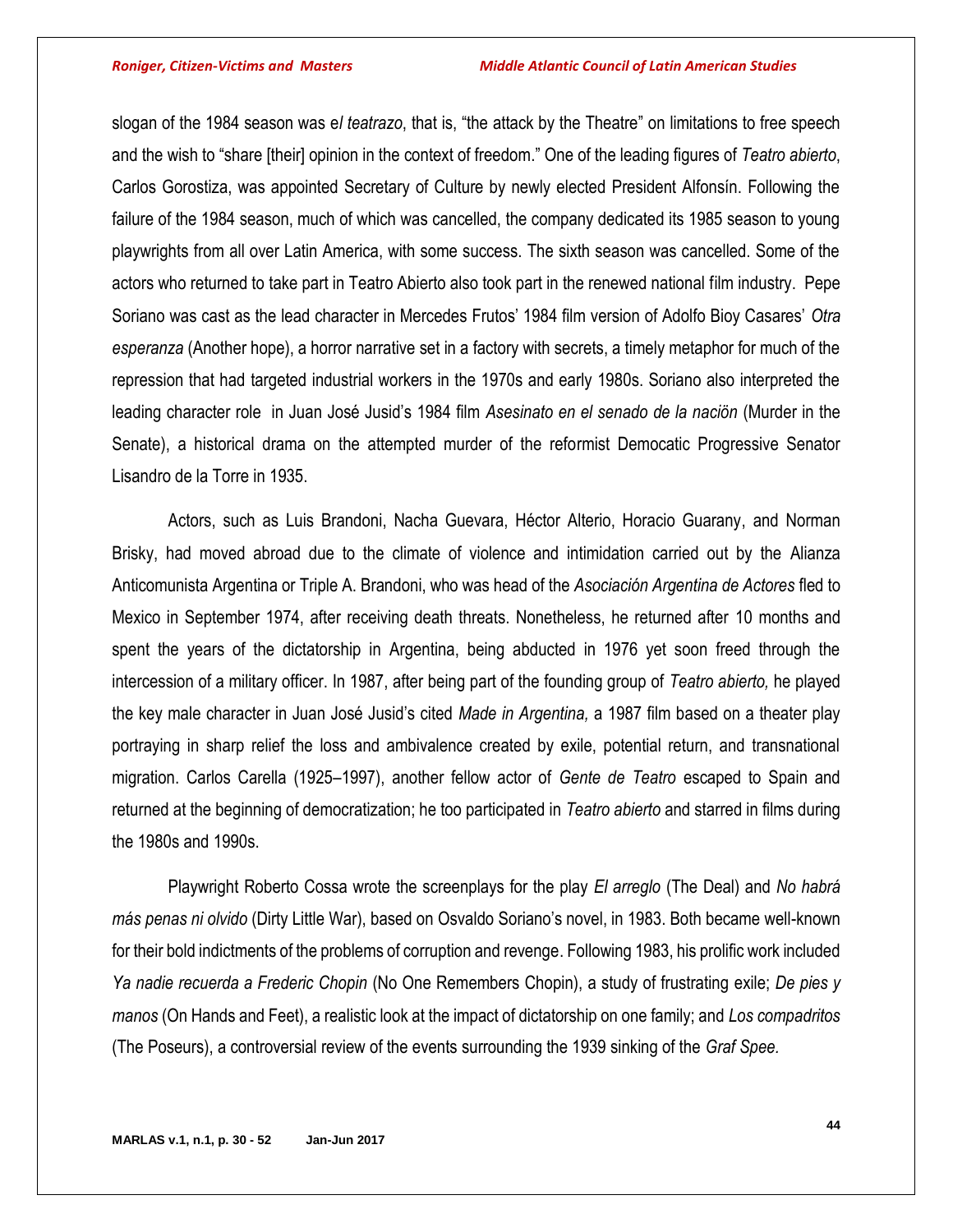Among returning actresses, the cases of Norma Aleandro and Marilina Ross are also worthy of note. Aleandro had fled to Spain together with almost all her fellow actors of *Gente de Teatro*, a group directed in the early 1970s by David Stivel. Norma Aleandro returned to Argentina in February 1981. Per her testimony, for over two years, at least until President Raúl Alfonsín's election in October 1983, she lived in constant anxiety; insomnia was her "way of life." Only one theater risked hiring her. That same year, while Aleandro was still blacklisted, director Luis Puenzo wrote the script for the film *La historia official* (The Official Story) with her in mind. As soon as Alfonsín took office and political tensions eased, filming began. Aleandro's fears that she would be forgotten were unfounded. Every time she went on location, crowds gathered to cheer her. "Everyone knew I had been in exile and banned from working," she says. "I was no hero. I was just one of the fortunate people who were still alive." Under the new government, the film was a huge success; Norma Aleandro won the award for Best Actress at the Cannes Film Festival, and the film was awarded an Oscar for best foreign film in 1985. Interpreter Marilina Ross, another actress of *Gente de Teatro,* also sought exile in Spain in 1976. Upon her return, before democratization, she contributed to Argentine rock music. She was censored by the military, yet Sandra Mihanovich listened to her once and asked permission to record *Puerto Pollensa*, a song composed by Ross that became a rock classic. Her seminal album, *Soles*, was launched in 1982 and in 1983 and 1984 she released the albums *A mis queridos seres* and *Sobre un mar de miedos*.

The talented actor, playwright, and director Juan Carlos Gené (1929–2012) was another member of *Gente de Teatro* forced to flee Argentina. He lived in Venezuela until 1992 where in 1975 he founded the performing *Grupo 80* within CELCIT, the Latin American Center for Creation and Theater Research, part of the *Ateneo de Caracas*, established with state support two years before Gené arrived in Caracas. One of Gené's major contributions was to establish a transnational network of Latin American theaters through CELCIT. A subsidiary of CELCIT in Buenos Aires was created in 1979, headed by Carlos Ianni, which organized a regional meeting of researchers on the history of Latin American theater in 1984. Returning to Buenos Aires in 1992, Gené was appointed general manager of Channel 7 (the state's TV channel) and artistic director of the Teatro San Martin in Buenos Aires. He also directed the Institute of Theater Studies of Latin America, based in Buenos Aires. In 1993, he became Deputy Director General of the International CELCIT and Chairman of CELCIT Argentina. His career in theater, TV, and film, as actor, director, playwright, and teacher enjoyed continental prestige and stature for his creative relationship among central and distant locations in Argentina as well as among Latin American theater groups.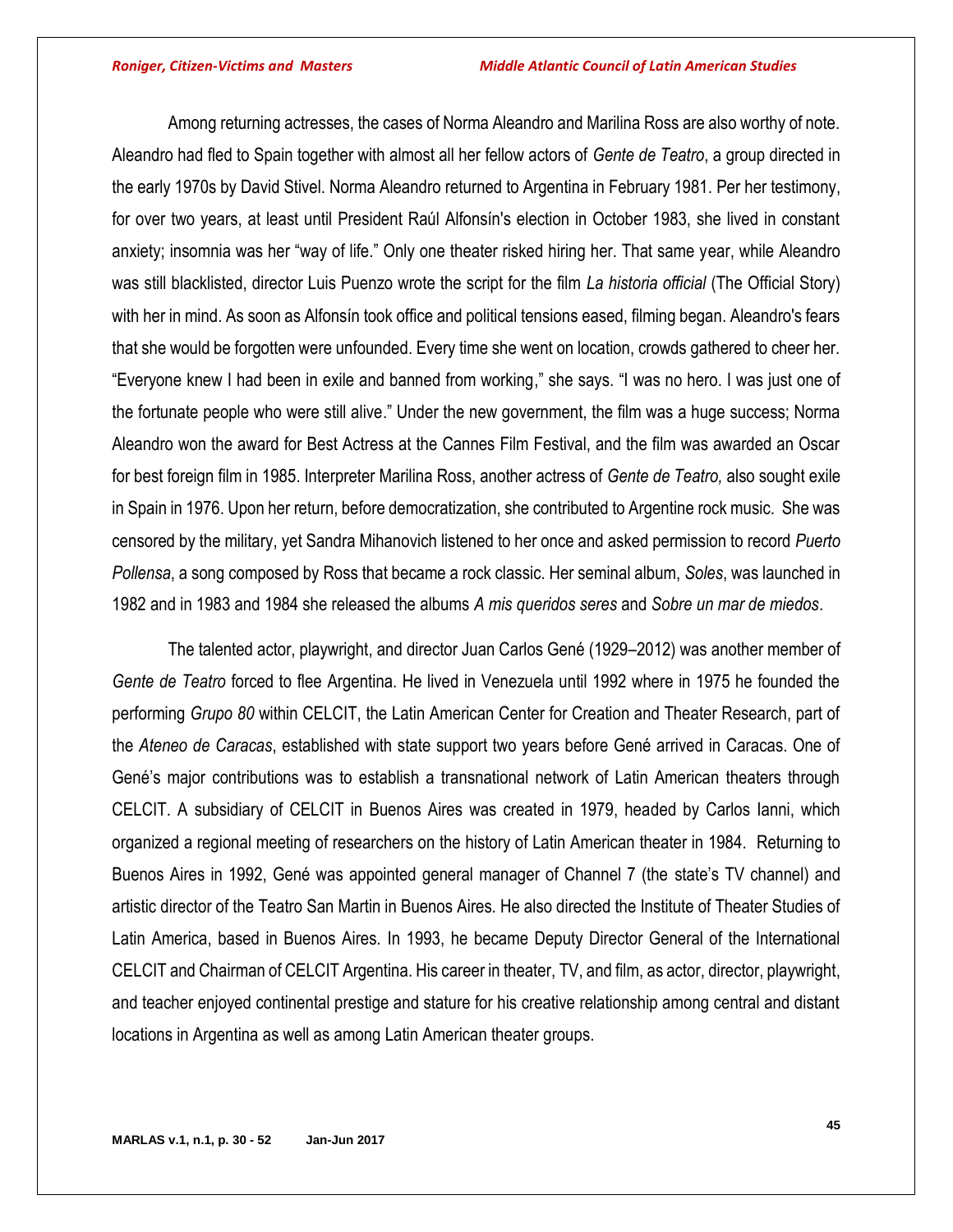Returnees were also leading figures in the reconstruction, modernization, and expansion of higher education. Due to the policies of reinsertion, this was particularly salient in the case of Uruguay where three of the four provosts of the leading institution of higher learning, Universidad de la República (UDELAR), were former exiles: professors Samuel Lichtensztejn, Rafael Guarga, and Rodrigo Arocena. With the return of democratic rule, the plight of highly skilled Uruguayans was addressed by both the government and civil society at large. On December 20, 1984, locally based scientists and others living abroad met to design a program to promote basic sciences. *Programa de Desarrollo de las Ciencias Básicas* (PEDECIBA) was eventually set up in October 1986 by state and UDELAR representatives, with active support from the UN Development Program (PNUD). Between 1993 and 1997 the Inter-American Development Bank (IDB/BID) provided funds to be administered by CONICYT (*Consejo Nacional de Investigaciones Científicas y Técnicas*). Starting in 1995, and with added allocations in 2008, PEDECIBA has been funded on a permanent basis by the Uruguayan state. One of PEDECIBA's key goals has been the "recovery of scientists who had emigrated and of students who carried out their graduate studies abroad" (Pellegrino nd: 23). It focused on training highly skilled human resources; strengthening existing scientific groups and creating new ones while also establishing new scientific disciplines particularly in areas that would contribute to the country's development. The program evolved and now covers specialties in biology, informatics, physics, mathematics, and chemistry. With IDB, and later with state support, new resources were allocated to develop basic sciences in both academia and R&D. PEDECIBA generated the creation of new master and doctorate programs while many of those expelled during the dictatorship were being reintegrated into the educational system. In addition to seeking to promote the return of scientists and professionals, PEDECIBA promoted cooperation between domestic and exiled scientific communities. This also resulted in successfully educating and training a significant number of students and professionals in the basic sciences (PNUD 2009: 30–31).

The role of returning academics or sojourners was not inconsequential. As indicated, three of the four provosts in the first 30 years after democratization were former exiles: professors Samuel Lichtensztejn, Rafael Guarga, and Rodrigo Arocena. There were also important academic figures with such impact in Argentina and Chile, although within specific faculties and departments and not with a macroimpact as in Uruguay. As we have seen, other returnees were also instrumental in the process of institutional diversification and growth of Uruguayan science and higher education. Ricardo Ehrlich went from consolidating life sciences at the Faculty of Sciences at UDELAR, together with Omar Trujillo, a scientist who had stayed in Uruguay during the dictatorship, to becoming Minister of Education. Danilo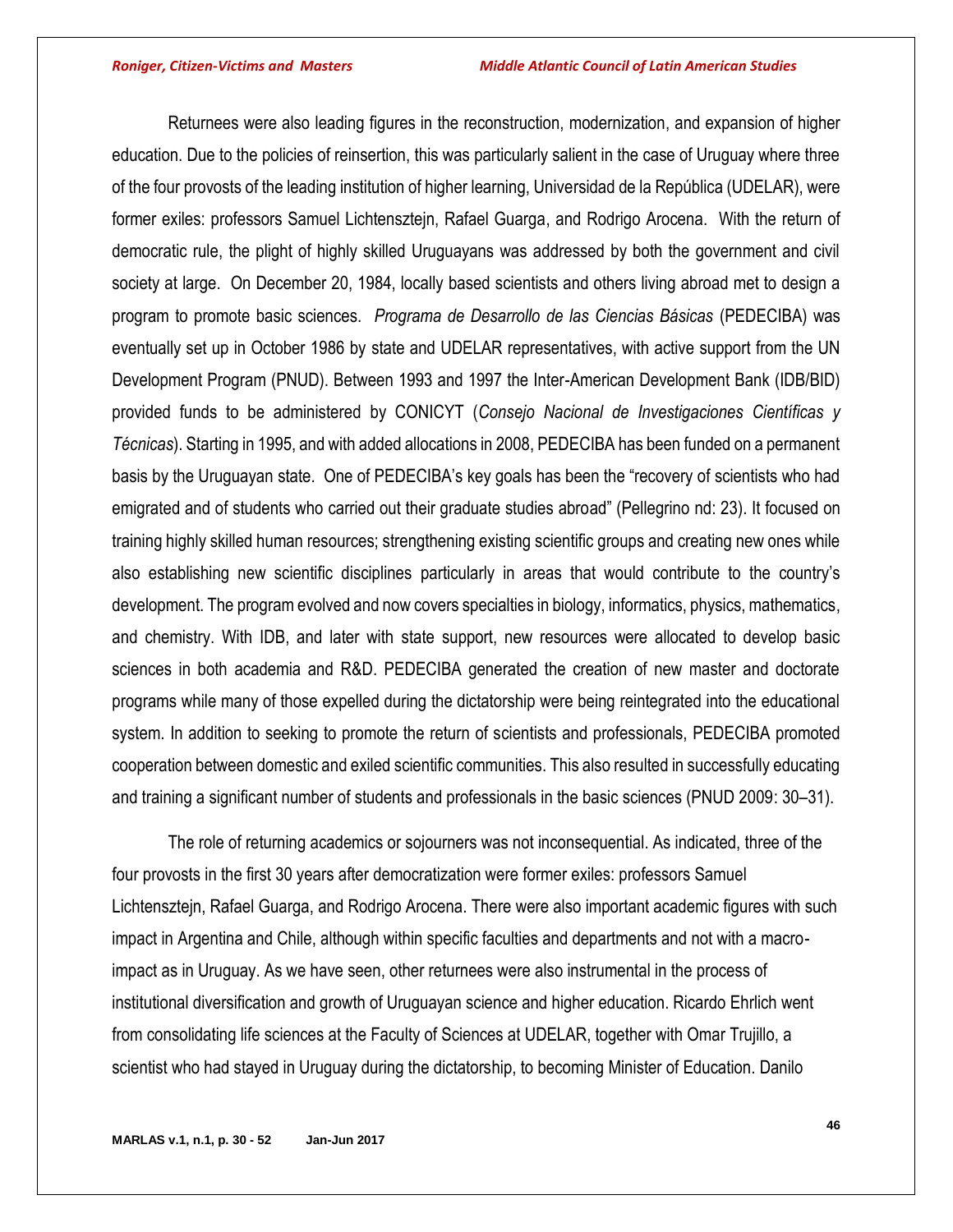Astori, Dean of the Faculty of Social Sciences, became Minister of Economy and then was elected vice president of the country serving with President Mujica.

With such key figures bridging the scientific community and the political arena, substantial changes did occur within higher education during the post-authoritarian period. The Universidad de la República reconstructed, expanded, and reorganized its academic structure. It divided the old Faculty of Humanities and Sciences into newly created faculties of sciences, of humanities, and of education. A Faculty of Social Sciences was formed in 1989 and opened its doors in 1991, unifying courses offered up until then in law, economics, and social work, and in 1994, a new Faculty of Psychology was also launched. Starting in 1990, UDELAR organized councils in charge of promoting academic research (*Comisión Sectorial de Investigación Científica*, CSIC), extension courses (CSEAM) and teaching (CSE), as well as offices for continuing education geared to the graduates' needs to update their skills.

In 1984, Uruguay was the only Latin American country to have only one university. A few years later, the country had created new institutions, diversified careers, and invested heavily in research and development. Instrumental in this transformation was among others the *Asociación Franco-Uruguaya para el Desarrollo de la Ciencia y la Técnica* (AFUDEST), a notable non-governmental initiative geared to facilitate cooperation and/or return of highly qualified exiles. AFUDEST functioned as an interregional cooperation network of researchers between France and Uruguay, working on projects that were initiated in Uruguay between 1985 and 1994. Founded by 40 Uruguayan scientists in France, AFUDEST registered as a French NGO to address the scientific imbalance between the two nations. Issues examined included training human resources in science and technology, the "brain drain," technology transfer, Uruguay's scientific and technological development, and the regional integration of the country in the basic sciences. AFUDEST was involved in many institutional initiatives: establishing a network to select French host institutions for Uruguayan students with scholarships; obtaining fellowships for Uruguayan scientists from the *Fondation pour la Recherche Medicale* and from CESTA; coordinating and assisting Uruguayan students in their submission to the European Union of 17 projects for the development of basic sciences; establishing a program for epidemiological cancer research at UDELAR's medical school; sending publications to the Montevideo University science library; helping Uruguayan students with their accommodations in France, and providing assistance to obtain a guaranteed job upon returning to Uruguay. In 150 cases studied between 1986 and 1992, the rate of return to Uruguay rose from 50% to 90% following AFUDEST efforts. AFUDEST also launched the first meeting of biotechnology in Uruguay in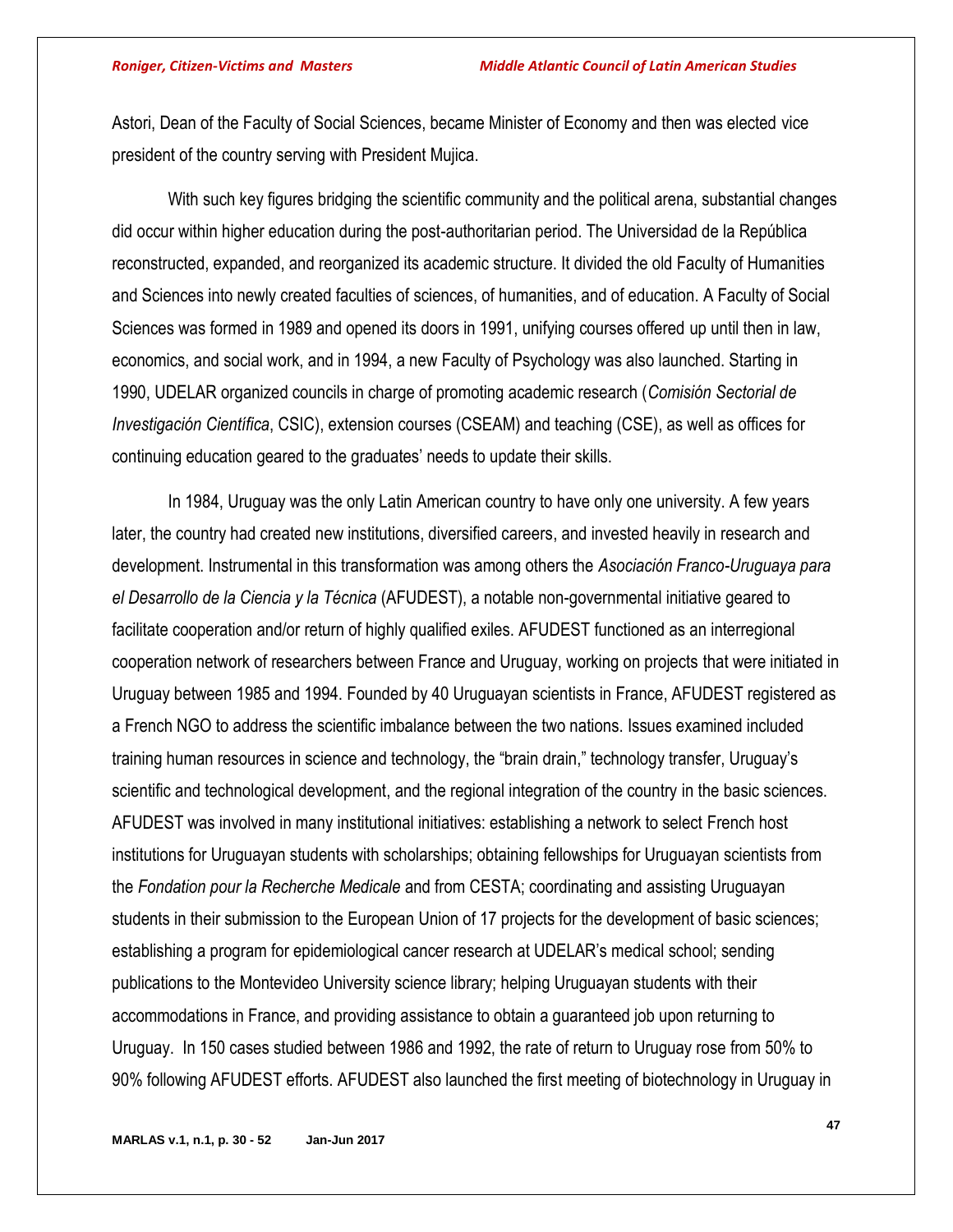May 1987, which resulted in the submission of the first national biotechnological plan to Uruguay's Parliament.

Not every country benefited to the same extent from the process of territorial displacement and dispersion that created a diaspora of knowledge that could be reconnected as societies entered a process of re-democratization. Yet, the potential was there, anchored in the fact that exiles saw themselves as more than victims. While some could not overcome their sense of defeat and depression, many others became instrumental in the opening of the home societies to processes reaching out of territorial boundaries. Those countries that managed to build bridges with co-nationals in the transnational arena and welcome those willing to return or at least those eager to contribute to the development of the country from afar, managed to reach better results than other countries that continued to support polarizing narratives and reinforced the sense of estrangement between exiles and those who stayed in the home countries during the period of authoritarian rule (see Sosnowski 1987, 1988; Lastra 2014, 2016; Roniger, Senkman, Sosnowski, Sznajder 2017).

# **Conclusions**

Throughout two centuries of independent statehood, exile became a major mechanism of institutionalized exclusion, regulating dissent and politics in Latin America. Forced displacement and relocation often followed political defeat, ostracism, and persecution. Whatever its concrete forms, going into exile was often the result of political systems that forced some of their citizens to escape for their lives and personal integrity. In all these societies, exile became ubiquitous, and was seen almost as a "natural" consequence of being involved in public life and politics in the region. Until relatively recent times, however, exile was sidelined as basis for recognition, primarily due to the concentration of attention on prototypical victims such as the detained-disappeared or long-term political prisoners, and its conceptualization in terms of the consequence of defying power structures. On the other hand, for very long, attention was focused on the constraining effects of exile, which involves a sense of loss, a loss of "markers of certainty" and an experience of detachment from home networks, sights, and routines.

This article aimed to draw attention not just to the individual aspects of exile but also to its collective significance, particularly the challenges it posed to the hyphenated model of the Latin American nation-state. Likewise, this study reviewed some of the expanding effects of exile, triggered by relocation to other societies, which opened windows of opportunity for new experiences, leading to unforeseen chances of upgrading skills, developing transnational relationships, and undergoing an *aggiornamento.* All this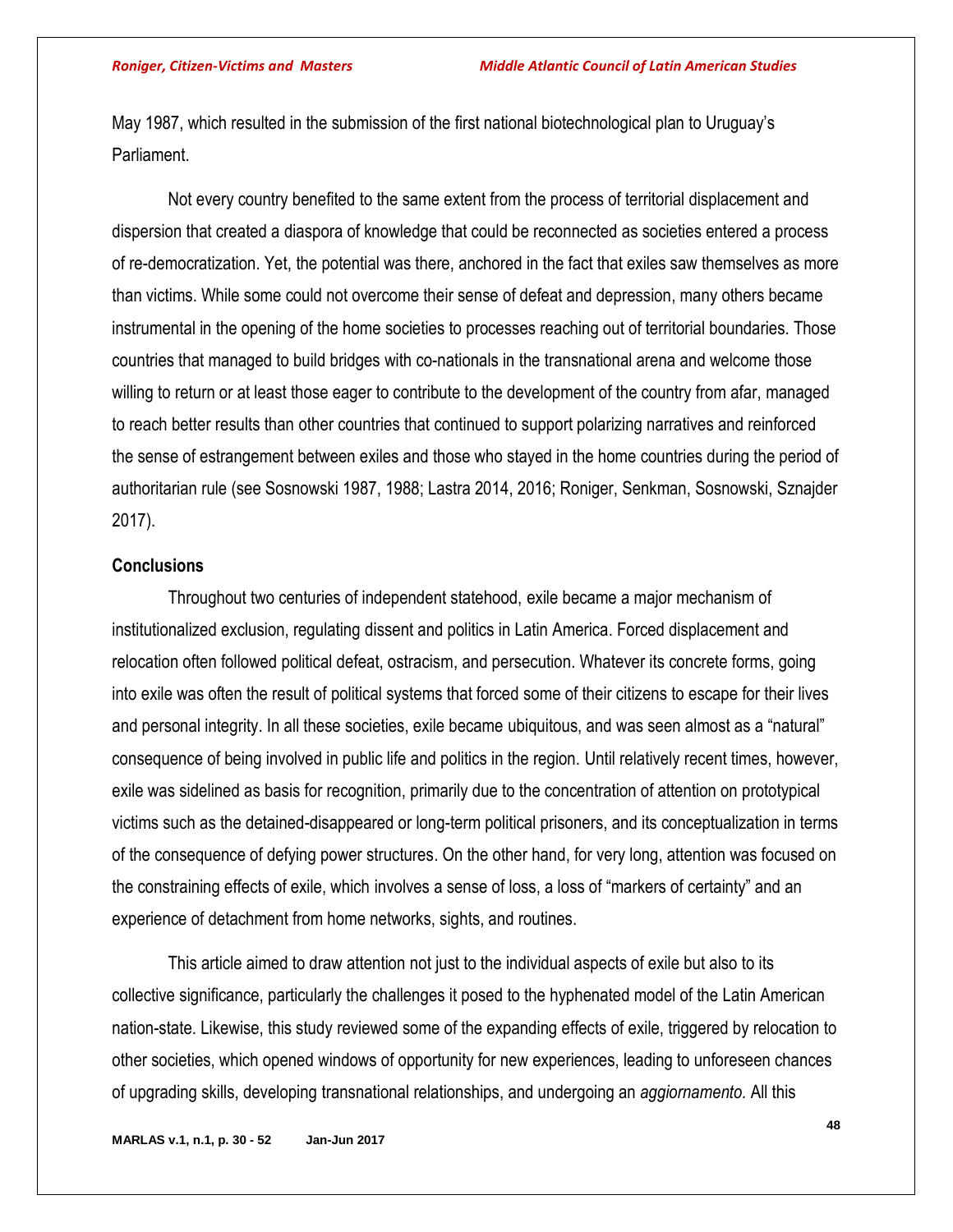allowed many of them to become masters of their own destiny and envisage alternative paths of development for the societies of origin, once conditions leading to forced displacement disappeared and they could return or at least reconnect while still staying abroad. Analysis illustrated such trends in Southern Cone countries, where, in recent decades, former exiles have claimed recognition and have had substantive impacts on the reconstruction of societies in post-dictatorial times, leading changes in multiple public arenas, ranging from politics and education to the arts and sciences.

# **References**

- Agier, M 2008 *Gérer les indésirables. Des camps des réfugiés au gouvernement humanitaire*. París: Flammarion.
- Allier Montaño, E and Crenzel, E 2015 *The Struggles for Memory in Latin America. Recent History and Violence*. New York: Palgrave (also in Spanish).

Barahona, M 2005 *Honduras en el siglo XX: Una síntesis histórica*. Tegucigalpa: Guaymuras.

Bomilla, E 1989 *Continuismo y dictadura*. Tegucigalpa: Litográfica Comyagüela.

Bourdieu, P 1990 *The Logic of Practice*. Stanford: Stanford University Press.

Bronfman, E, and Johnson, L 2003 *De enterezas y vulnerabilidades: 1973-2003: Hablan los mayores*. Santiago: LOM y Academia de Humanismo Cristiano.

Carr, B 2012 Across Seas and Borders: Charting the Webs of Radical Internationalism in the Circum-Caribbean. In: Roniger, L, Green, JN, and Yankelevich, P *Exile and the Politics of Exclusion in the Americas*. Brighton: Sussex Academic Press. pp. 217–240.

Ellis, SG. Hálfdanarson, G, and Isaacs, AK, eds. 2006 *Citizenship in Historical Perspective*. Pisa: University of Pisa and Cliohres.net.

Fried-Amivilia, G 2004 *The Dynamics of Memory Transmission across Generations in Uruguay. The Experiences of families of the Disappeared, Political Prisoners, and Exiles, after the Era of State Repression, 1973-1984*. Ph.D. UCLA.

Gatti, G 2011 De un continente al otro: el desaparecido transnacional, la cultura humanitaria y las víctimas totales en tiempos de guerra global. *Política y Sociedad*, 48(3): 519–536.

Grinberg, L and Grinberg, R 1984 *Psicoanálisis de la migración y del exilio*. Madrid: Alianza Editorial.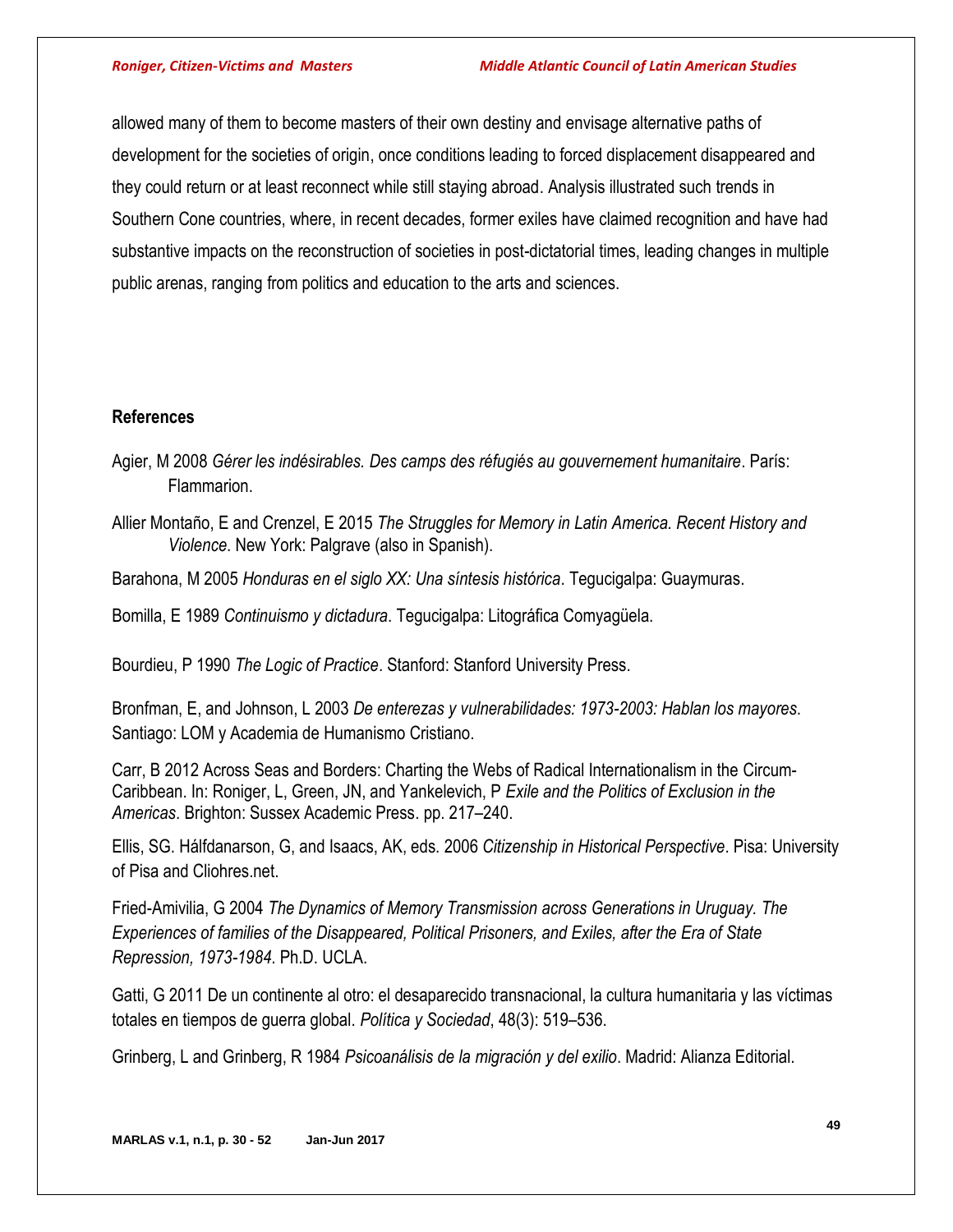Herzog, T. 2003 *Defining Nations: Immigrants and Citizens in Early Modern Spain and Spanish America*. New Haven: Yale University Press.

Hoffman, S, ed. 1998 *Political Thought and Political Thinkers*. University of Chicago Press.

Jensen, S 2008 ¿Por qué sigue siendo políticamente incorrecto hablar de exilio? La dificultosa inscripción del exilio en las memorias del pasado reciente argentino (1985-2007). *Ráfagas. Revista digital de la Escuela de Historia*, 1(1): 1–18.

Jensen, S and Lastra, S 2014 *Exilios, militancia y represión*. La Plata: Universidad de La Plata.

Kay, D 1990 *Chileans in Exile. Private Struggles, Public Lives*. Wolfeboro: Longwood Academic Press.

Keck, ME, and Sikkink, K 1999 Transnational Advocacy Networks in International and Regional Politics. *International Social Science Journal*, 51(159): 89–101.

Lastra, MS 2014 *Los retornos del exilio en Argentina y Uruguay. Una historia comparada de las políticas y tensiones en la recepción y asistencia en las posdictaduras (1983-1989)*. Ph.D. thesis. La Plata: Universidad Nacional de La Plata.

Lastra, MS 2016 Aproximaciones al enfoque comparado en el campo de estudios de los exilios políticos del Cono Sur. Paper presented at the III Jornadas de trabajo sobre Exilios Políticos del Cono Sur en el siglo XX, Universidad de Chile, November.

Luna, F 1995 *Historia general de la Argentina*. Buenos Aires: Planeta, volume 5.

Mariátegui, JC 1994 *Siete Ensayos de Interpretación de la Realidad Peruana*. In: Tomo, I Mariátegui Total*.* Lima: Empresa Editora Amauta. pp. 6–157.

Markarian, V 2006 *Idos y recién llegados: La izquierda uruguaya en el exilio y las redes transnacionales de derechos humanos, 1967-1984.* México: Correo del Maestro and CEIU.

Pardes, M 2016 *Murga* as Mobilization: Cultural Resistance to Neoliberalism in Buenos Aires. *Studies in Latin American Popular Culture*, 34(1): 214–241.

Pellegrino, A nd Estudios sobre migraciones internacionales. Migración de mano de obra calificada desde Argentina y Uruguay. [online access at http://www.ilo.org/public/english/protection/migrant/download/ imp/imp58s.pdf last accessed 28 February 2017].

PNUD 2009 *Uruguay: País de migrantes interiores y externos. PNUD Uruguay: Informe Sobre el Desarrollo Humano* [online access at eva.fhuce.edu.uy/mod/resource/view.php?id=18554 last accessed 28 February 2017].

Roibal Fernández, F. 2015 Un saludo cordial: Intellectual Musical Theater and Political Voice of the Uruguayan Murga. MACLAS annual conference, Ithaca College, April.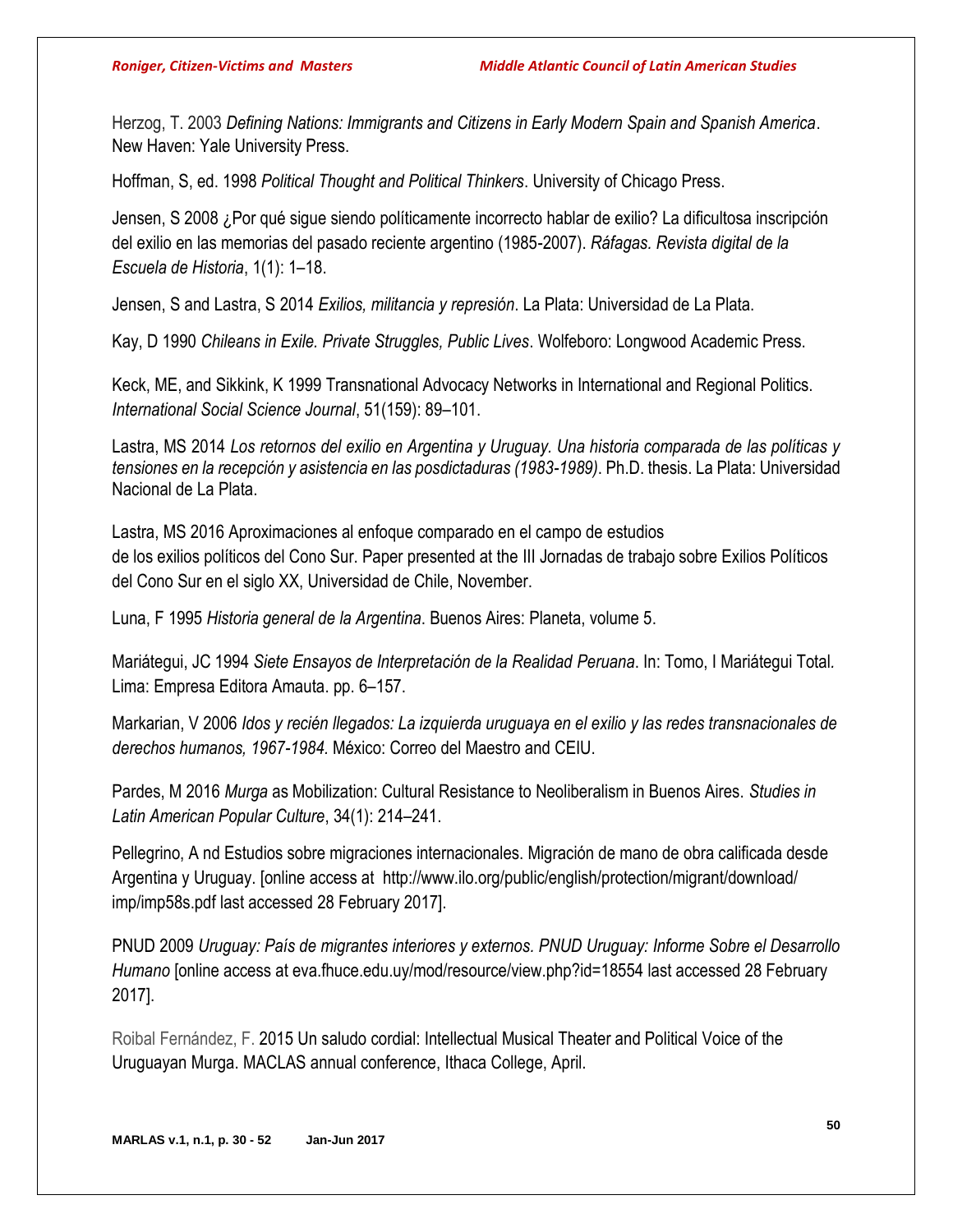Roniger, L 2014a *Destierro y exilio en América Latina. Nuevos estudios y avances teóricos*. Buenos Aires: Editorial Universitaria de la Universidad de Buenos Aires.

Roniger, L 2014b Political Exile in Latin America. In: Vinson, B *Oxford Bibliographies in Latin American Studies*, [online access at http://www.oxfordbibliographies.com/view/document/obo-9780199766581/obo-9780199766581-0147.xml?rskey=xvFuMm&result=66&q= last accessed 28 February 2017].

Roniger, L 2015 Democratization. In: Sasaki, M, Zimmermann, E, Goldstone, J and Sanderson, S *Concise Encyclopedia of Comparative Sociology*. Boston and Leiden: Brill. pp. 342–351.

Roniger, L 2016 Displacement and Testimony: Recent History and the Study of Exile and Post-Exile. *International Journal of Politics, Culture and Society*, 29(2): 111–133.

Roniger, L, Green, JN, and Yankelevich, P, eds. 2012 *Exile and the Politics of Exclusion in the Americas*. Brighton and Portland: Sussex Academic Press.

Roniger, L, Senkman, L, Sosnowski, S, Sznajder, M 2017 *Exile, Diaspora and Return. Changing Cultural Landscapes in Argentina, Chile, Paraguay and Uruguay*. New York: Oxford University Press.

Sarlo, B 2012 El mito de la gloriosa juventud en marcha. *La Nación,* 10 September.

Schmucler, H 1979 La actualidad de los derechos humanos. *Controversia,* 1(1): 3.

Shklar, J 1993 Obligation, Loyalty, Exile. *Political Theory*, 21(2): 181–197.

Simpson, J and Bennett, J 1985 *The Disappeared.* London: Robson.

Sosnowski, S, ed. 1987 *Represión, exilio y democracia: La cultura uruguaya*. College Park and Montevideo: University of Maryland and Ediciones de la Banda Oriental.

Sosnowski, S, ed. 1988 *Represión y reconstrucción de una cultura: el caso argentino*. Buenos Aires: Editorial Universitaria de Buenos Aires.

Sznajder, M and Roniger, L 2013 *La política del destierro y el exilio en América Latina*. México: Fondo de Cultura Económica.

Vásquez, A and Araujo, AM 1988 *Exils latino-americains. La malediction d'Ulysse*. Paris: CIEMI and L'Harmattan.

Whitehead, L 1996 Three International Dimensions of Democratization. In: Whitehead, L *The International Dimensions of Democratization: Europe and the Americas.* Oxford: Oxford University Press.

Wright, TC and Zúñiga, RO 2007 Chilean Political Exile. *Latin American Perspectives*, 34(4): 31–49.

Yankelevich, P 2009 *Ráfagas de un exilio. Argentinos en México, 1974-1983*. Mexico: El Colegio de México.